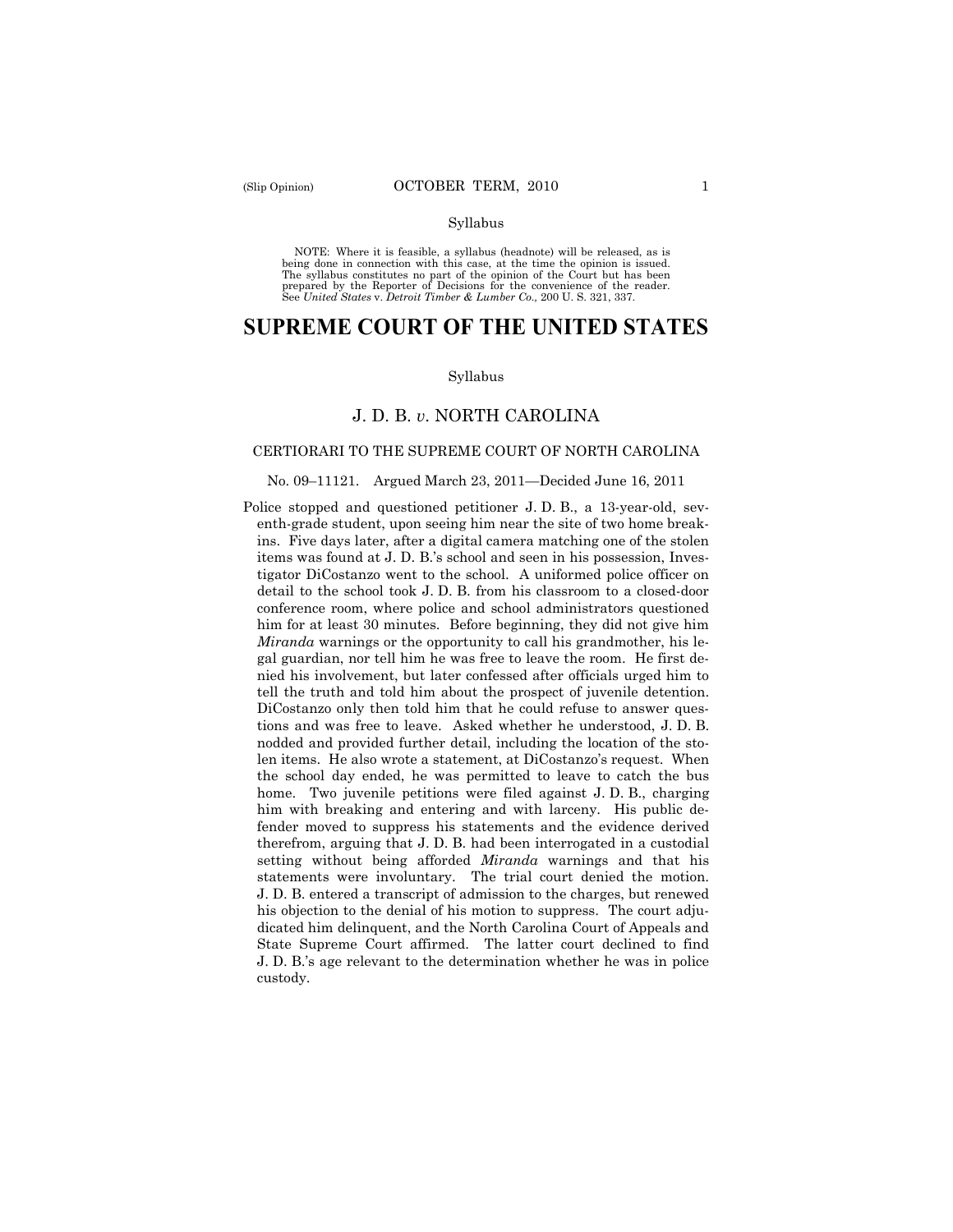#### Syllabus

*Held:* A child's age properly informs *Miranda*'s custody analysis. Pp. 5– 18.

(a) Custodial police interrogation entails "inherently compelling pressures," *Miranda* v. *Arizona*, 384 U. S. 436, 467, that "can induce a frighteningly high percentage of people to confess to crimes they never committed," *Corley* v. *United States*, 556 U. S. \_\_\_, \_\_\_. Recent studies suggest that risk is all the more acute when the subject of custodial interrogation is a juvenile. Whether a suspect is "in custody" for *Miranda* purposes is an objective determination involving two discrete inquires: "first, what were the circumstances surrounding the interrogation; and second, given those circumstances, would a reasonable person have felt he or she was at liberty to terminate the interrogation and leave." *Thompson* v. *Keohane*, 516 U. S. 99, 112 (footnote omitted). The police and courts must "examine all of the circumstances surrounding the interrogation," *Stansbury* v. *California*, 511 U. S. 318, 322, including those that "would have affected how a reasonable person" in the suspect's position "would perceive his or her freedom to leave," *id.*, at 325. However, the test involves no consideration of the particular suspect's "actual mindset." *Yarborough* v. *Alvarado*, 541 U. S. 652, 667. By limiting analysis to objective circumstances, the test avoids burdening police with the task of anticipating each suspect's idiosyncrasies and divining how those particular traits affect that suspect's subjective state of mind. *Berkemer* v. *McCarty*, 468 U. S. 420, 430–431. Pp. 5–8.

(b) In some circumstances, a child's age "would have affected how a reasonable person" in the suspect's position "would perceive his or her freedom to leave." *Stansbury*, 511 U. S., at 325. Courts can account for that reality without doing any damage to the objective nature of the custody analysis. A child's age is far "more than a chronological fact." *Eddings* v. *Oklahoma*, 455 U. S. 104, 115. It is a fact that "generates commonsense conclusions about behavior and perception," *Alvarado*, 541 U. S., at 674, that apply broadly to children as a class. Children "generally are less mature and responsible than adults," *Eddings*, 455 U. S., at 115; they "often lack the experience, perspective, and judgment to recognize and avoid choices that could be detrimental to them," *Bellotti* v. *Baird*, 443 U. S. 622, 635; and they "are more vulnerable or susceptible to . . . outside pressures" than adults, *Roper* v. *Simmons*, 543 U. S. 551, 569. In the specific context of police interrogation, events that "would leave a man cold and unimpressed can overawe and overwhelm a" teen. *Haley* v. *Ohio*, 332 U. S. 596, 599. The law has historically reflected the same assumption that children characteristically lack the capacity to exercise mature judgment and possess only an incomplete ability to understand the world around them. Legal disqualifications on children as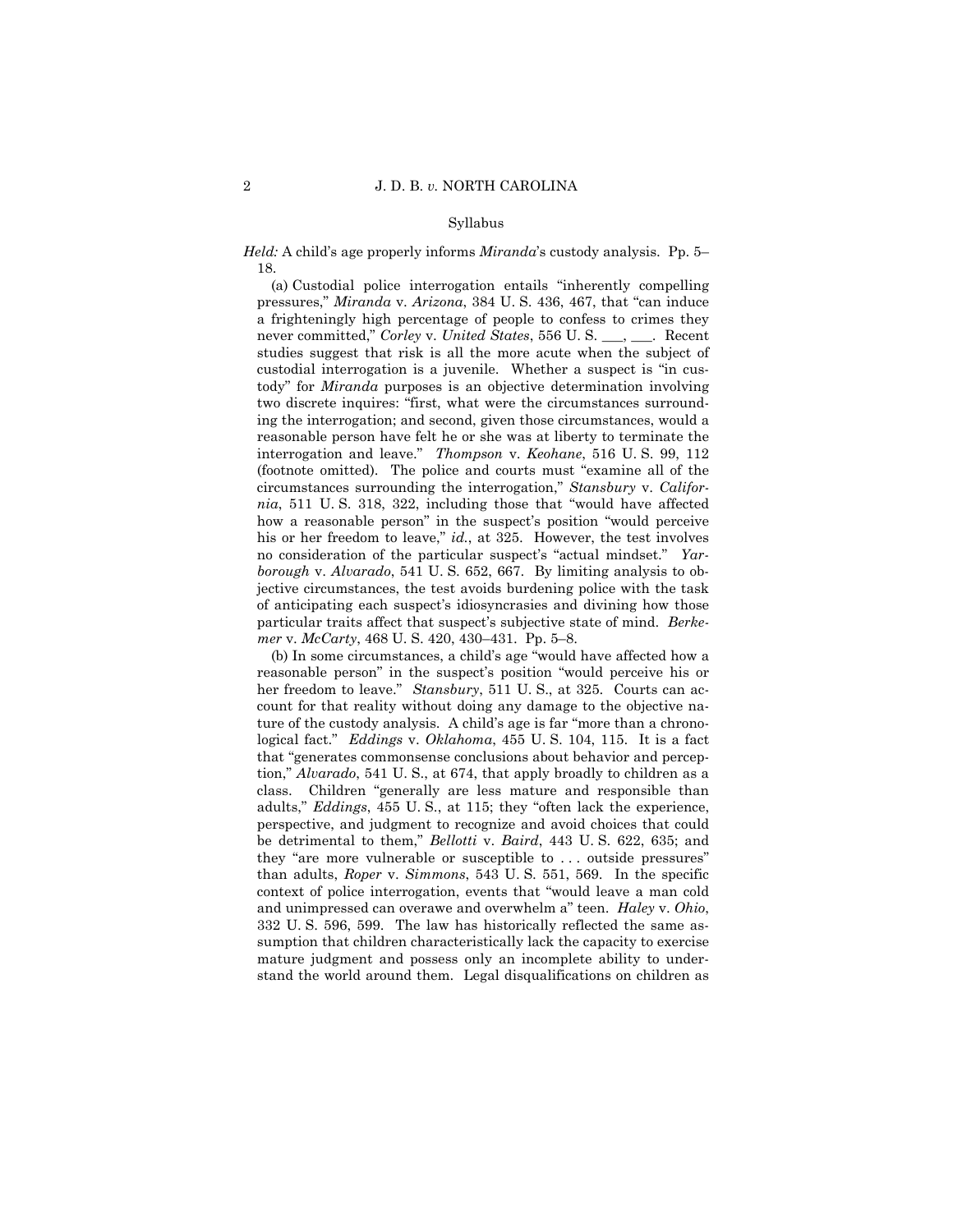#### Syllabus

a class—*e.g.*, limitations on their ability to marry without parental consent—exhibit the settled understanding that the differentiating characteristics of youth are universal.

Given a history "replete with laws and judicial recognition" that children cannot be viewed simply as miniature adults, *Eddings*, 455 U. S., at 115–116, there is no justification for taking a different course here. So long as the child's age was known to the officer at the time of the interview, or would have been objectively apparent to a reasonable officer, including age as part of the custody analysis requires officers neither to consider circumstances "unknowable" to them, *Berkemer*, 468 U.S., at 430, nor to ""anticipat[e] the frailties or idiosyncrasies" of the particular suspect being questioned."" Al*varado*, 541 U. S., at 662. Precisely because childhood yields objective conclusions, considering age in the custody analysis does not involve a determination of how youth affects a particular child's subjective state of mind. In fact, were the court precluded from taking J. D. B.'s youth into account, it would be forced to evaluate the circumstances here through the eyes of a reasonable adult, when some objective circumstances surrounding an interrogation at school are specific to children. These conclusions are not undermined by the Court's observation in *Alvarado* that accounting for a juvenile's age in the *Miranda* custody analysis "could be viewed as creating a subjective inquiry," 541 U. S., at 668. The Court said nothing about whether such a view would be correct under the law or whether it simply merited deference under the Antiterrorism and Effective Death Penalty Act of 1996, 110 Stat. 1214. So long as the child's age was known to the officer, or would have been objectively apparent to a reasonable officer, including age in the custody analysis is consistent with the *Miranda* test's objective nature. This does not mean that a child's age will be a determinative, or even a significant, factor in every case, but it is a reality that courts cannot ignore. Pp. 8–14.

(c) Additional arguments that the State and its *amici* offer for excluding age from the custody inquiry are unpersuasive. Pp. 14–18.

(d) On remand, the state courts are to address the question whether J. D. B. was in custody when he was interrogated, taking account of all of the relevant circumstances of the interrogation, including J. D. B.'s age at the time. P. 18.

363 N. C. 664, 686 S. E. 2d 135, reversed and remanded.

SOTOMAYOR, J., delivered the opinion of the Court, in which KENNEDY, GINSBURG, BREYER, and KAGAN, JJ., joined. ALITO, J., filed a dissenting opinion, in which ROBERTS, C. J., and SCALIA and THOMAS, JJ., joined.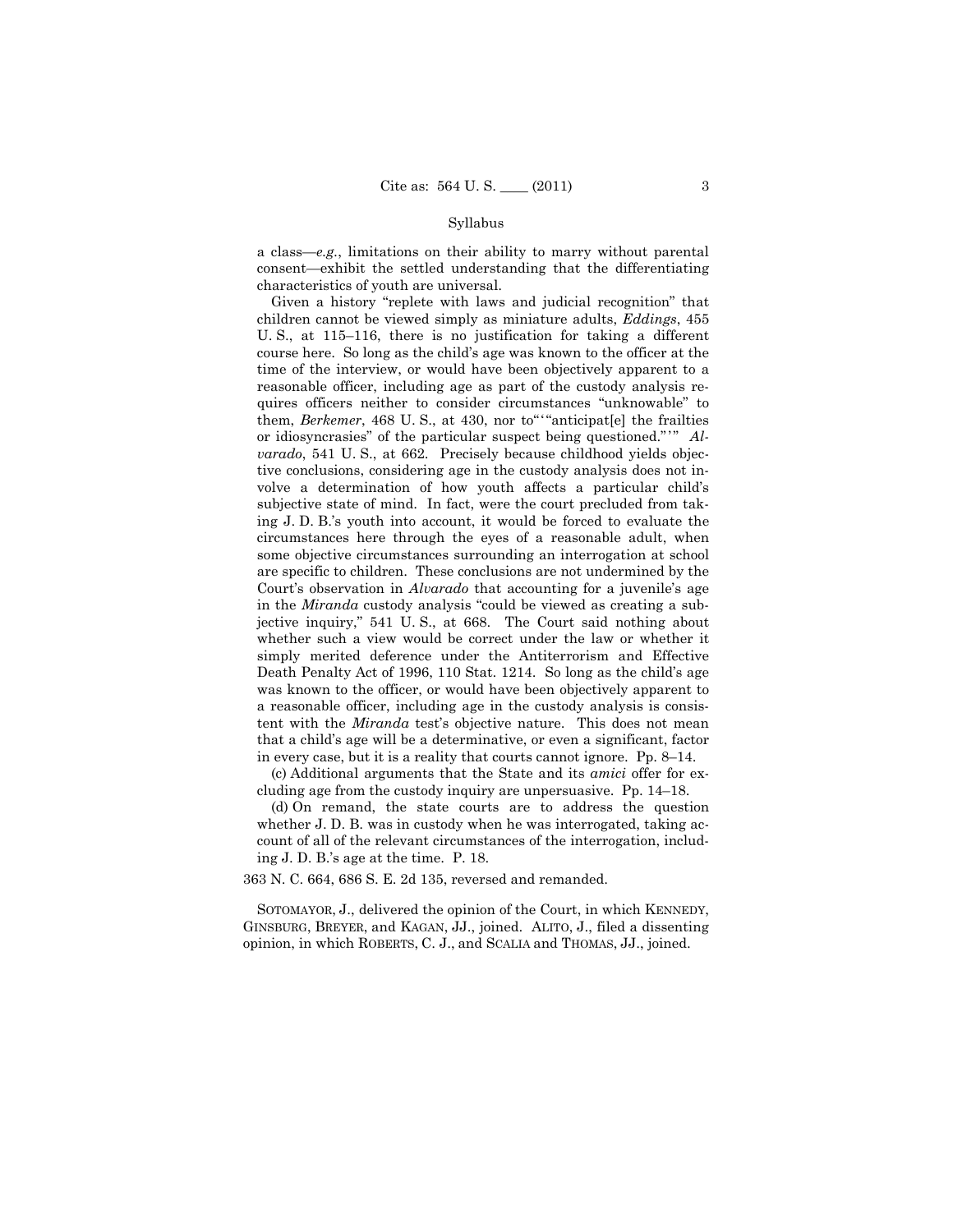NOTICE: This opinion is subject to formal revision before publication in the preliminary print of the United States Reports. Readers are requested to notify the Reporter of Decisions, Supreme Court of the United States, Washington, D. C. 20543, of any typographical or other formal errors, in order that corrections may be made before the preliminary print goes to press.

# $\frac{1}{2}$  ,  $\frac{1}{2}$  ,  $\frac{1}{2}$  ,  $\frac{1}{2}$  ,  $\frac{1}{2}$  ,  $\frac{1}{2}$  ,  $\frac{1}{2}$ **SUPREME COURT OF THE UNITED STATES**

# $\frac{1}{2}$  ,  $\frac{1}{2}$  ,  $\frac{1}{2}$  ,  $\frac{1}{2}$  ,  $\frac{1}{2}$  ,  $\frac{1}{2}$ No. 09–11121

# J. D. B., PETITIONER *v.* NORTH CAROLINA

# ON WRIT OF CERTIORARI TO THE SUPREME COURT OF NORTH CAROLINA

# [June 16, 2011]

# JUSTICE SOTOMAYOR delivered the opinion of the Court.

This case presents the question whether the age of a child subjected to police questioning is relevant to the custody analysis of *Miranda* v. *Arizona*, 384 U. S. 436 (1966). It is beyond dispute that children will often feel bound to submit to police questioning when an adult in the same circumstances would feel free to leave. Seeing no reason for police officers or courts to blind themselves to that commonsense reality, we hold that a child's age properly informs the *Miranda* custody analysis.

# I A

Petitioner J. D. B. was a 13-year-old, seventh-grade student attending class at Smith Middle School in Chapel Hill, North Carolina when he was removed from his classroom by a uniformed police officer, escorted to a closeddoor conference room, and questioned by police for at least half an hour.

This was the second time that police questioned J. D. B. in the span of a week. Five days earlier, two home breakins occurred, and various items were stolen. Police stopped and questioned J. D. B. after he was seen behind a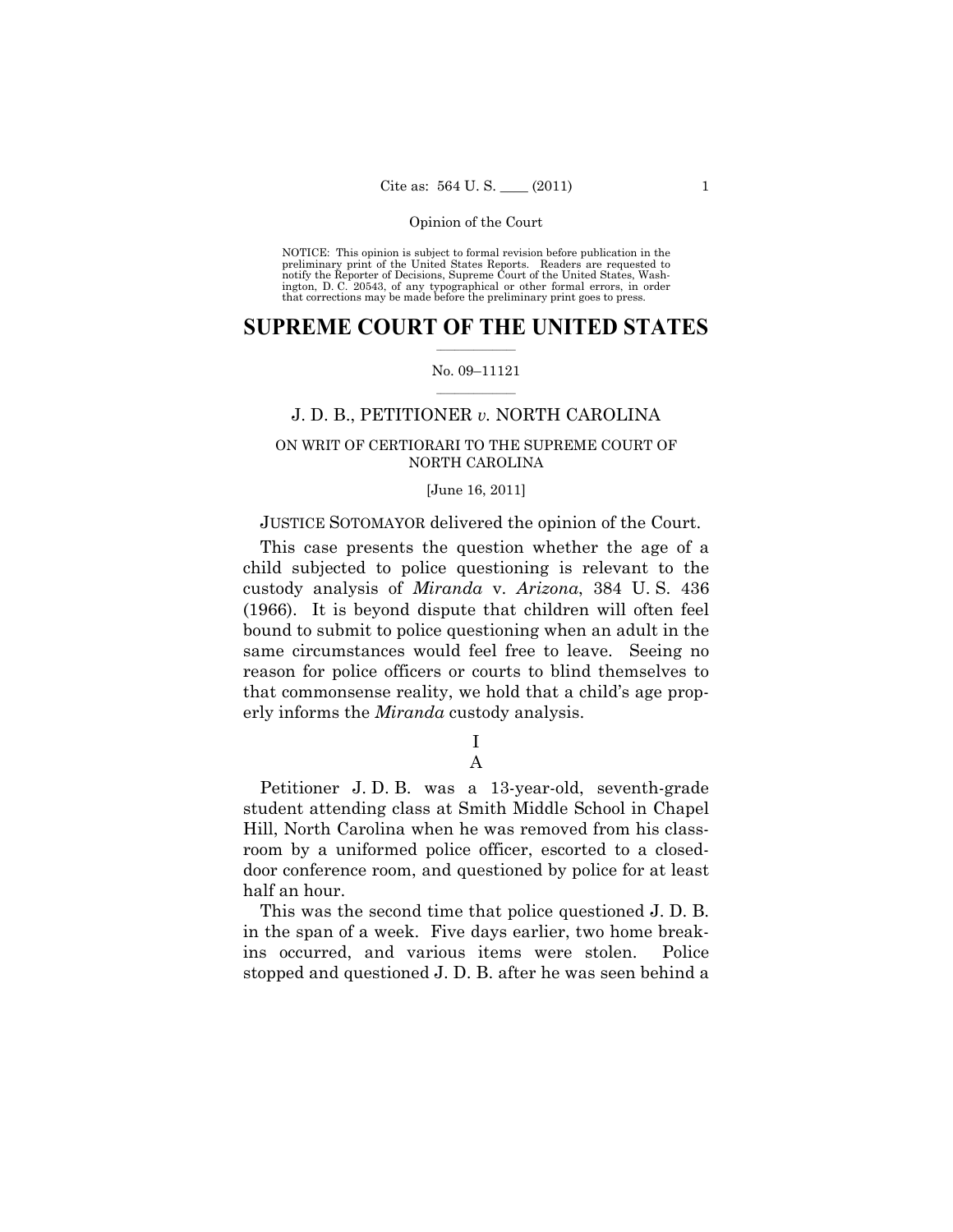residence in the neighborhood where the crimes occurred. That same day, police also spoke to J. D. B.'s grandmother—his legal guardian—as well as his aunt.

Police later learned that a digital camera matching the description of one of the stolen items had been found at J. D. B.'s middle school and seen in J. D. B.'s possession. Investigator DiCostanzo, the juvenile investigator with the local police force who had been assigned to the case, went to the school to question J. D. B. Upon arrival, DiCostanzo informed the uniformed police officer on detail to the school (a so-called school resource officer), the assistant principal, and an administrative intern that he was there to question J. D. B. about the break-ins. Although DiCostanzo asked the school administrators to verify J. D. B.'s date of birth, address, and parent contact information from school records, neither the police officers nor the school administrators contacted J. D. B.'s grandmother.

The uniformed officer interrupted J. D. B.'s afternoon social studies class, removed J. D. B. from the classroom, and escorted him to a school conference room.1 There, J. D. B. was met by DiCostanzo, the assistant principal, and the administrative intern. The door to the conference room was closed. With the two police officers and the two administrators present, J. D. B. was questioned for the next 30 to 45 minutes. Prior to the commencement of questioning, J. D. B. was given neither *Miranda* warnings nor the opportunity to speak to his grandmother. Nor was he informed that he was free to leave the room.

Questioning began with small talk—discussion of sports and J. D. B.'s family life. DiCostanzo asked, and J. D. B.

<sup>1</sup>Although the State suggests that the "record is unclear as to who brought J. D. B. to the conference room, and the trial court made no factual findings on this specific point," Brief for Respondent 3, n. 1, the State agreed at the certiorari stage that "the SRO [school resource officer] escorted petitioner" to the room, Brief in Opposition 3.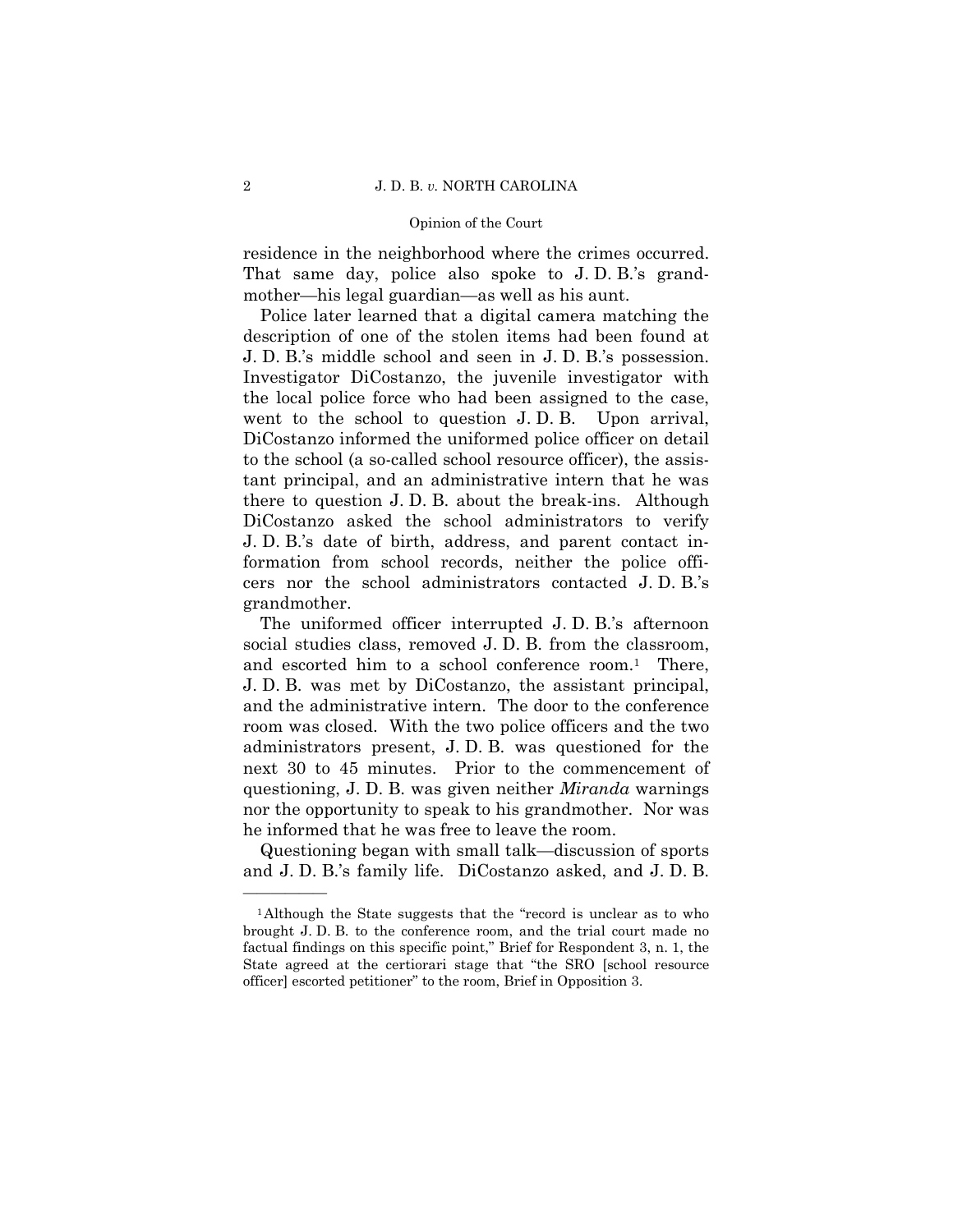agreed, to discuss the events of the prior weekend. Denying any wrongdoing, J. D. B. explained that he had been in the neighborhood where the crimes occurred because he was seeking work mowing lawns. DiCostanzo pressed J. D. B. for additional detail about his efforts to obtain work; asked J. D. B. to explain a prior incident, when one of the victims returned home to find J. D. B. behind her house; and confronted J.D.B. with the stolen camera. The assistant principal urged J. D. B. to "do the right thing," warning J. D. B. that "the truth always comes out in the end." App. 99a, 112a.

Eventually, J. D. B. asked whether he would "still be in trouble" if he returned the "stuff." *Ibid*. In response, DiCostanzo explained that return of the stolen items would be helpful, but "this thing is going to court" regardless. *Id.*, at 112a; *ibid.* ("[W]hat's done is done[;] now you need to help yourself by making it right"); see also *id.*, at 99a. DiCostanzo then warned that he may need to seek a secure custody order if he believed that J. D. B. would continue to break into other homes. When J. D. B. asked what a secure custody order was, DiCostanzo explained that "it's where you get sent to juvenile detention before court." *Id.*, at 112a.

After learning of the prospect of juvenile detention, J. D. B. confessed that he and a friend were responsible for the break-ins. DiCostanzo only then informed J. D. B. that he could refuse to answer the investigator's questions and that he was free to leave.<sup>2</sup> Asked whether he under-

<sup>2</sup>The North Carolina Supreme Court noted that the trial court's factual findings were "uncontested and therefore . . . binding" on it. *In re J. D. B.*, 363 N. C. 664, 668, 686 S. E. 2d 135, 137 (2009). The court described the sequence of events set forth in the text. See *id.,* at 670– 671, 686 S. E. 2d, at 139. ("Immediately following J. D. B.'s initial confession, Investigator DiCostanzo informed J. D. B. that he did not have to speak with him and that he was free to leave" (internal quotation marks and alterations omitted)). Though less than perfectly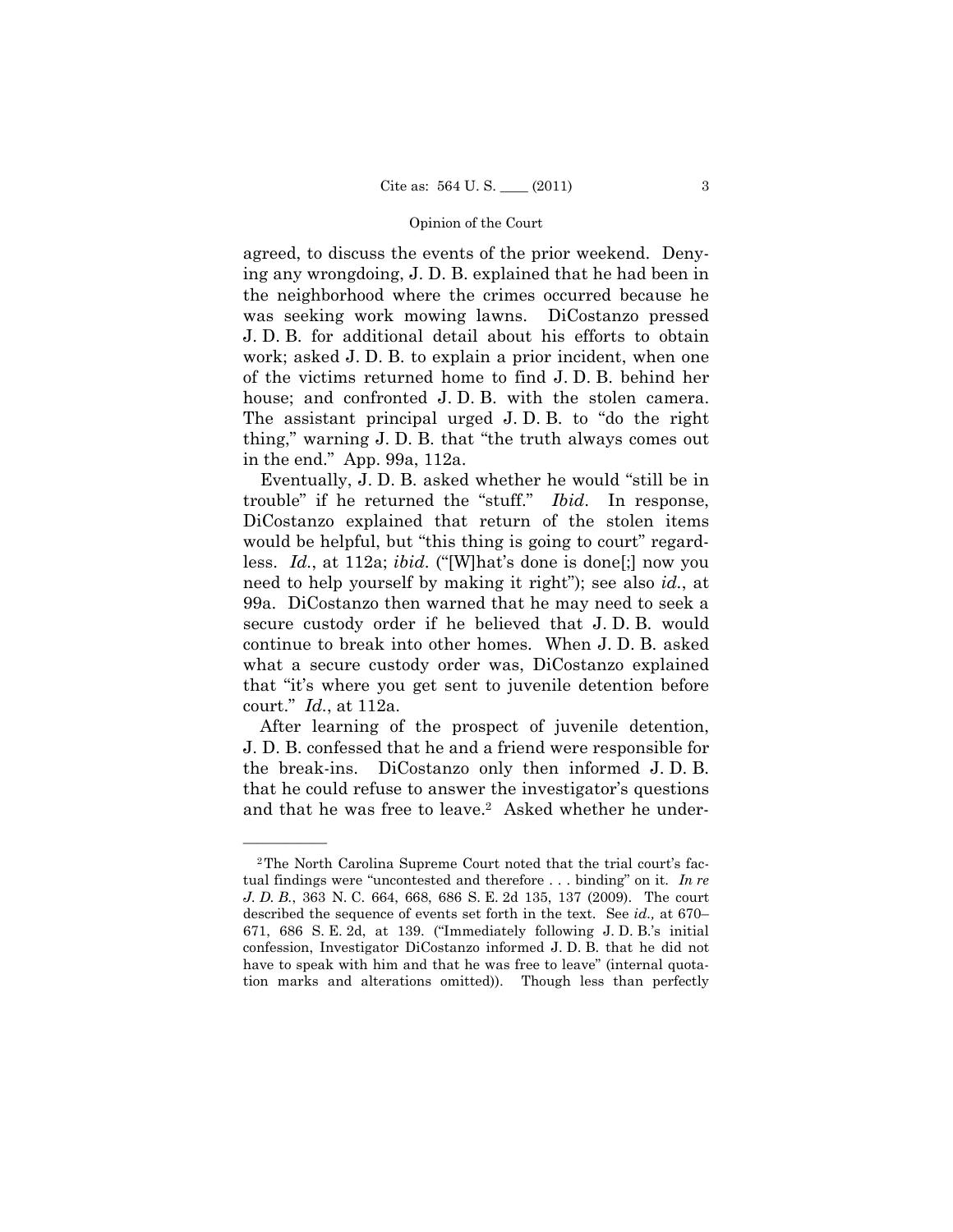stood, J. D. B. nodded and provided further detail, including information about the location of the stolen items. Eventually J. D. B. wrote a statement, at DiCostanzo's request. When the bell rang indicating the end of the schoolday, J. D. B. was allowed to leave to catch the bus home.

B

Two juvenile petitions were filed against J. D. B., each alleging one count of breaking and entering and one count of larceny. J. D. B.'s public defender moved to suppress his statements and the evidence derived therefrom, arguing that suppression was necessary because J. D. B. had been "interrogated by police in a custodial setting without being afforded *Miranda* warning[s]," App. 89a, and because his statements were involuntary under the totality of the circumstances test, *id.*, at 142a; see *Schneckloth* v. *Bustamonte*, 412 U. S. 218, 226 (1973) (due process precludes admission of a confession where "a defendant's will was overborne" by the circumstances of the interrogation). After a suppression hearing at which DiCostanzo and J. D. B. testified, the trial court denied the motion, deciding that J. D. B. was not in custody at the time of the schoolhouse interrogation and that his statements were voluntary. As a result, J. D. B. entered a transcript of admission to all four counts, renewing his objection to the denial of his motion to suppress, and the court adjudicated J. D. B. delinquent.

explicit, the trial court's order indicates a finding that J. D. B. initially confessed prior to DiCostanzo's warnings. See App. 99a.

Nonetheless, both parties' submissions to this Court suggest that the warnings came after DiCostanzo raised the possibility of a secure custody order but before J. D. B. confessed for the first time. See Brief for Petitioner 5; Brief for Respondent 5. Because we remand for a determination whether J. D. B. was in custody under the proper analysis, the state courts remain free to revisit whether the trial court made a conclusive finding of fact in this respect.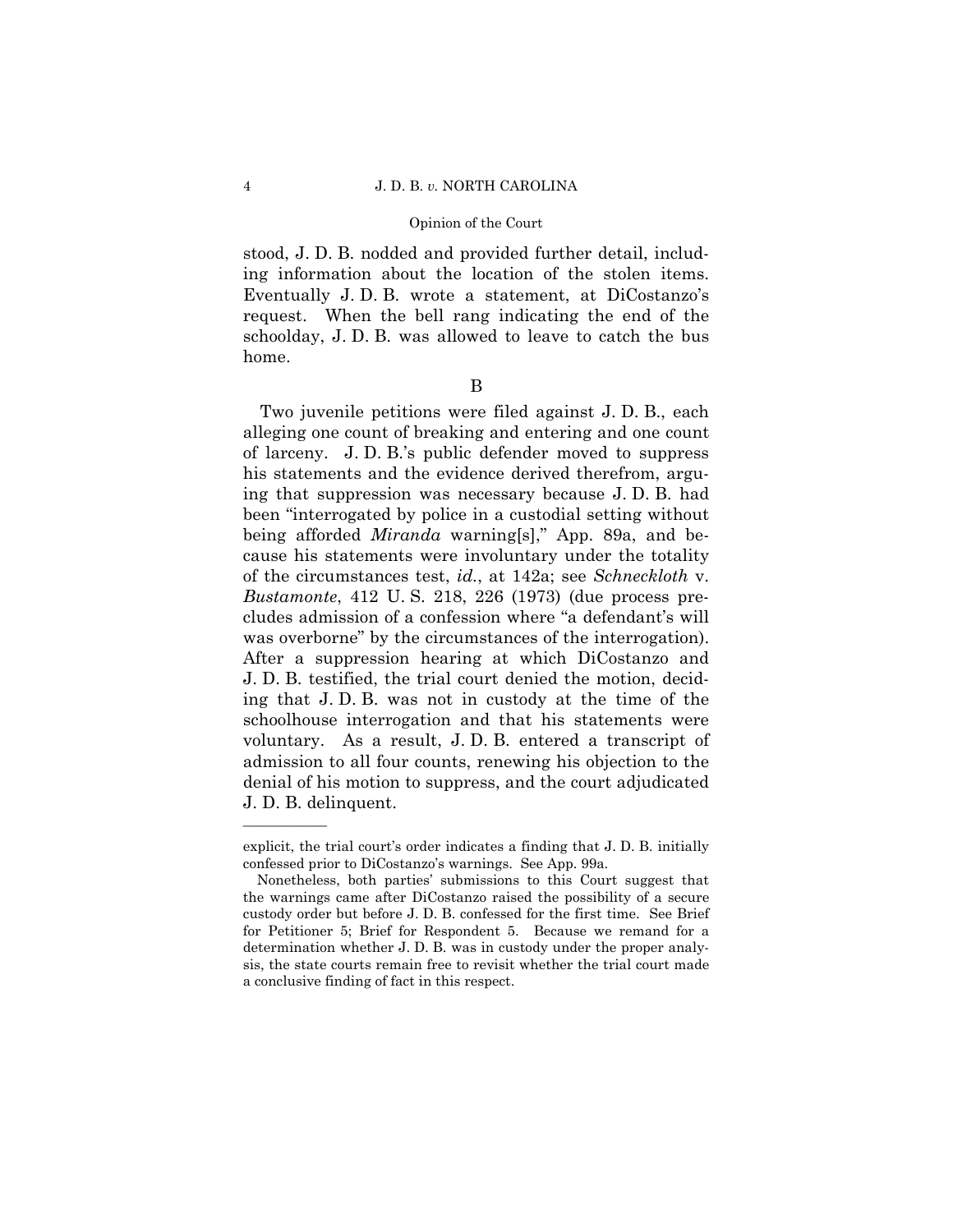A divided panel of the North Carolina Court of Appeals affirmed. *In re J. D. B.*, 196 N. C. App. 234, 674 S. E. 2d 795 (2009). The North Carolina Supreme Court held, over two dissents, that J. D. B. was not in custody when he confessed, "declin[ing] to extend the test for custody to include consideration of the age . . . of an individual subjected to questioning by police." *In re J. D. B.*, 363 N. C. 664, 672, 686 S. E. 2d 135, 140 (2009).3

We granted certiorari to determine whether the *Miranda* custody analysis includes consideration of a juvenile suspect's age. 562 U. S. \_\_\_ (2010).

A

Any police interview of an individual suspected of a crime has "coercive aspects to it." *Oregon* v. *Mathiason*, 429 U. S. 492, 495 (1977) *(per curiam)*. Only those interrogations that occur while a suspect is in police custody, however, "heighte<sup>[n]</sup> the risk" that statements obtained are not the product of the suspect's free choice. *Dickerson*  v. *United States*, 530 U. S. 428, 435 (2000).

By its very nature, custodial police interrogation entails "inherently compelling pressures." *Miranda*, 384 U. S., at 467. Even for an adult, the physical and psychological isolation of custodial interrogation can "undermine the individual's will to resist and . . . compel him to speak where he would not otherwise do so freely." *Ibid*. Indeed, the pressure of custodial interrogation is so immense that it "can induce a frighteningly high percentage of people to confess to crimes they never committed." *Corley* v. *United States*, 556 U. S. \_\_, \_\_ (2009) (slip op., at 16) (citing Drizin

II

<sup>3</sup> J. D. B.'s challenge in the North Carolina Supreme Court focused on the lower courts' conclusion that he was not in custody for purposes of *Miranda* v. *Arizona*, 384 U. S. 436 (1966). The North Carolina Supreme Court did not address the trial court's holding that the statements were voluntary, and that question is not before us.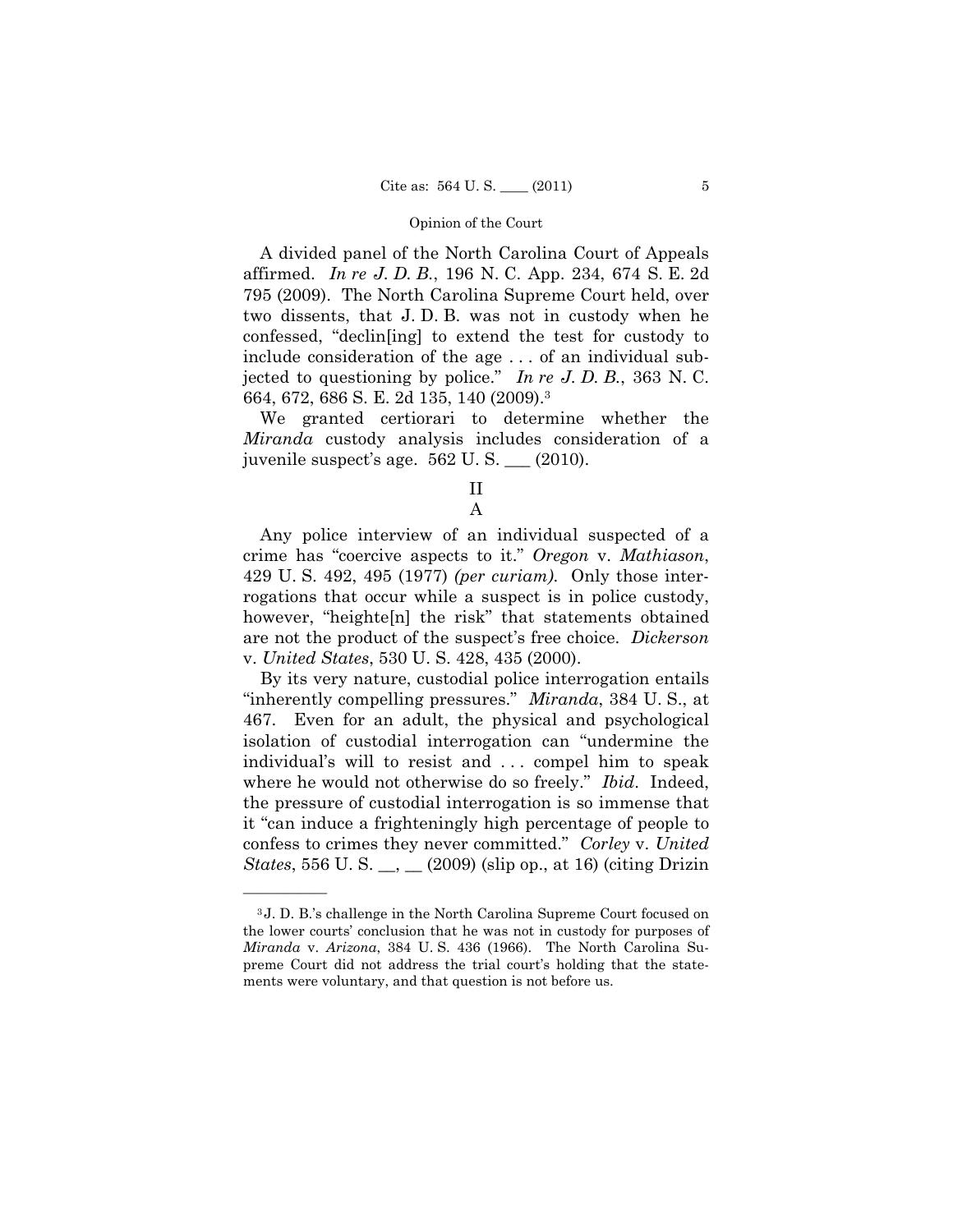& Leo, The Problem of False Confessions in the Post-DNA World, 82 N. C. L. Rev. 891, 906–907 (2004)); see also *Miranda*, 384 U. S., at 455, n. 23. That risk is all the more troubling—and recent studies suggest, all the more acute—when the subject of custodial interrogation is a juvenile. See Brief for Center on Wrongful Convictions of Youth et al. as *Amici Curiae* 21–22 (collecting empirical studies that "illustrate the heightened risk of false confessions from youth").

Recognizing that the inherently coercive nature of custodial interrogation "blurs the line between voluntary and involuntary statements," *Dickerson*, 530 U. S., at 435, this Court in *Miranda* adopted a set of prophylactic measures designed to safeguard the constitutional guarantee against self-incrimination. Prior to questioning, a suspect "must be warned that he has a right to remain silent, that any statement he does make may be used as evidence against him, and that he has a right to the presence of an attorney, either retained or appointed." 384 U. S., at 444; see also *Florida* v. *Powell*, 559 U. S. \_\_\_, \_\_\_ (2010) (slip op., at 8) ("The four warnings *Miranda* requires are invariable, but this Court has not dictated the words in which the essential information must be conveyed"). And, if a suspect makes a statement during custodial interrogation, the burden is on the Government to show, as a "prerequisit[e]" to the statement's admissibility as evidence in the Government's case in chief, that the defendant "voluntarily, knowingly and intelligently" waived his rights.4 *Miranda*, 384 U. S., at 444, 475–476; *Dickerson*, 530 U. S., at 443–444.

<sup>4</sup>*Amici* on behalf of J. D. B. question whether children of all ages can comprehend *Miranda* warnings and suggest that additional procedural safeguards may be necessary to protect their *Miranda* rights. Brief for Juvenile Law Center et al. as *Amici Curiae* 13–14, n. 7. Whatever the merit of that contention, it has no relevance here, where no *Miranda*  warnings were administered at all.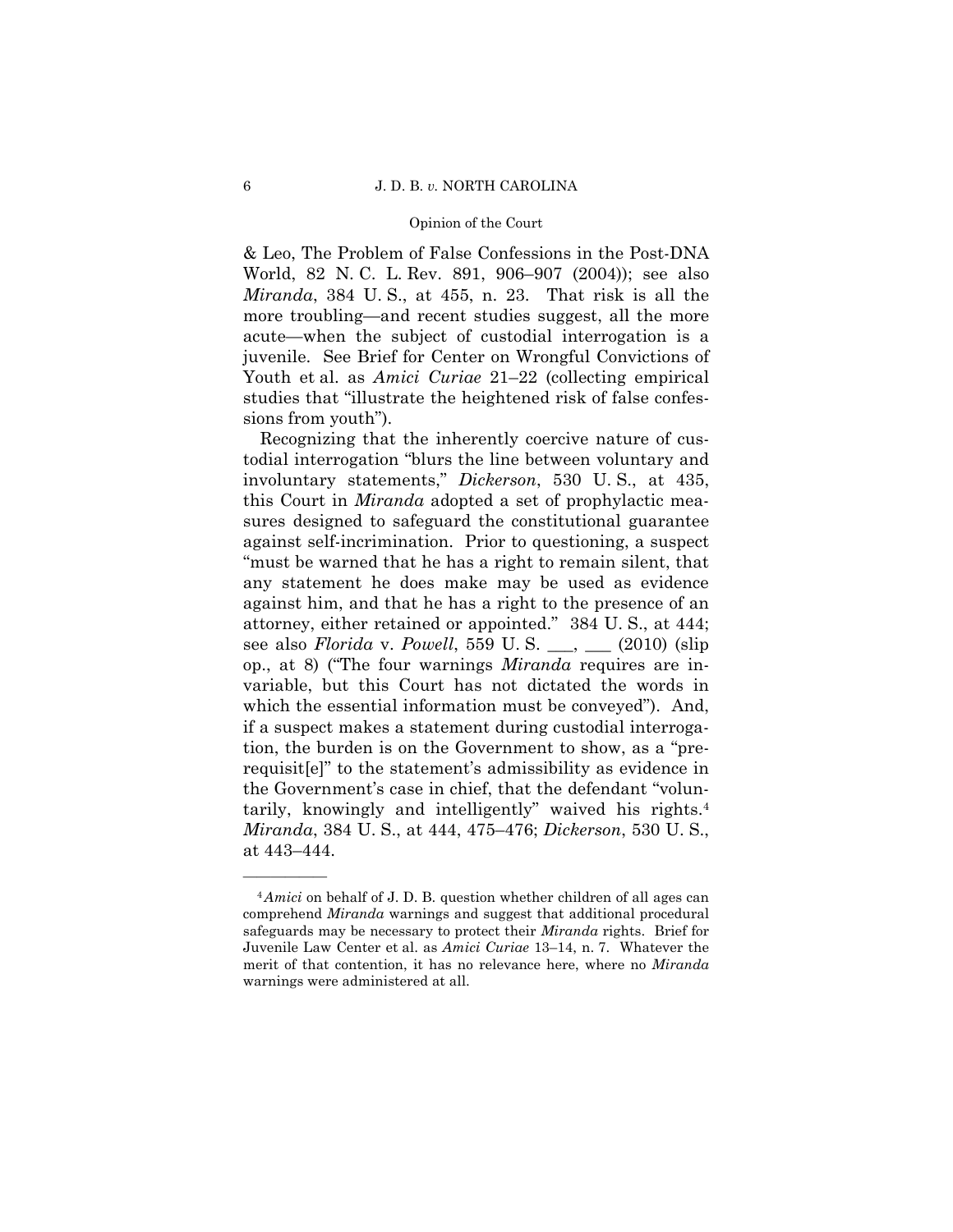Because these measures protect the individual against the coercive nature of custodial interrogation, they are required "'only where there has been such a restriction on a person's freedom as to render him "in custody."'" *Stansbury* v. *California*, 511 U. S. 318, 322 (1994) *(per curiam)*  (quoting *Oregon* v. *Mathiason*, 429 U. S. 492, 495 (1977) *(per curiam)*). As we have repeatedly emphasized, whether a suspect is "in custody" is an objective inquiry.

"Two discrete inquiries are essential to the determination: first, what were the circumstances surrounding the interrogation; and second, given those circumstances, would a reasonable person have felt he or she was at liberty to terminate the interrogation and leave. Once the scene is set and the players' lines and actions are reconstructed, the court must apply an objective test to resolve the ultimate inquiry: was there a formal arrest or restraint on freedom of movement of the degree associated with formal arrest." *Thompson* v. *Keohane*, 516 U. S. 99, 112 (1995) (internal quotation marks, alteration, and footnote omitted).

See also *Yarborough* v. *Alvarado*, 541 U. S. 652, 662–663 (2004); *Stansbury*, 511 U. S., at 323; *Berkemer* v. *McCarty*, 468 U. S. 420, 442, and n. 35 (1984). Rather than demarcate a limited set of relevant circumstances, we have required police officers and courts to "examine all of the circumstances surrounding the interrogation," *Stansbury*, 511 U. S., at 322, including any circumstance that "would have affected how a reasonable person" in the suspect's position "would perceive his or her freedom to leave," *id.*, at 325. On the other hand, the "subjective views harbored by either the interrogating officers or the person being questioned" are irrelevant. *Id.*, at 323. The test, in other words, involves no consideration of the "actual mindset" of the particular suspect subjected to police questioning. *Alvarado*, 541 U. S., at 667; see also *California* v. *Beheler*,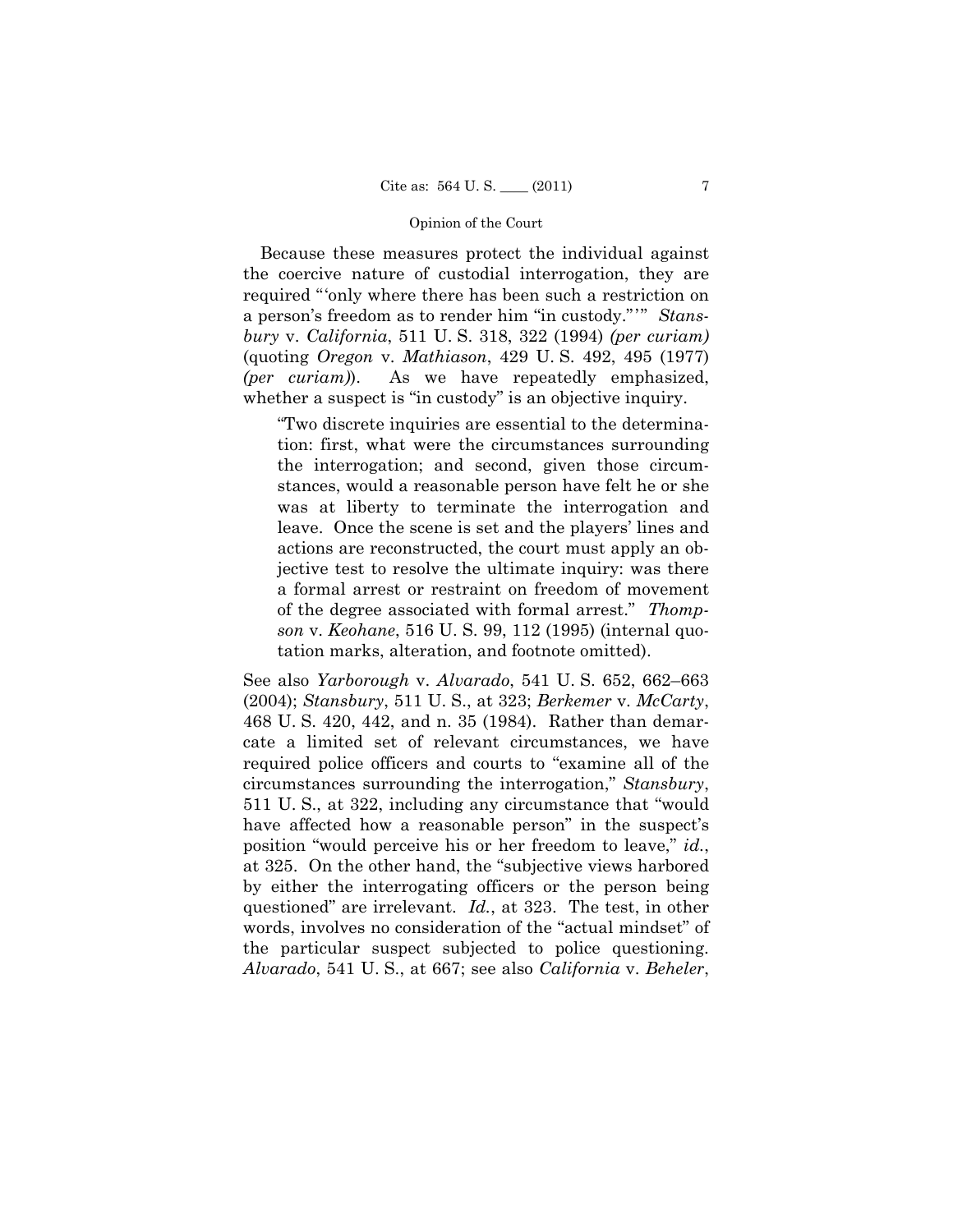463 U. S. 1121, 1125, n. 3 (1983) *(per curiam)*.

The benefit of the objective custody analysis is that it is "designed to give clear guidance to the police." *Alvarado*, 541 U. S., at 668. But see *Berkemer*, 468 U. S., at 441 (recognizing the "occasiona[l] . . . difficulty" that police and courts nonetheless have in "deciding exactly when a suspect has been taken into custody"). Police must make inthe-moment judgments as to when to administer *Miranda*  warnings. By limiting analysis to the objective circumstances of the interrogation, and asking how a reasonable person in the suspect's position would understand his freedom to terminate questioning and leave, the objective test avoids burdening police with the task of anticipating the idiosyncrasies of every individual suspect and divining how those particular traits affect each person's subjective state of mind. See *id.,* at 430–431 (officers are not required to "make guesses" as to circumstances "unknowable" to them at the time); *Alvarado*, 541 U. S., at 668 (officers are under no duty "to consider . . . contingent psychological factors when deciding when suspects should be advised of their *Miranda* rights").

# B

The State and its *amici* contend that a child's age has no place in the custody analysis, no matter how young the child subjected to police questioning. We cannot agree. In some circumstances, a child's age "would have affected how a reasonable person" in the suspect's position "would perceive his or her freedom to leave." *Stansbury*, 511 U. S., at 325. That is, a reasonable child subjected to police questioning will sometimes feel pressured to submit when a reasonable adult would feel free to go. We think it clear that courts can account for that reality without doing any damage to the objective nature of the custody analysis.

A child's age is far "more than a chronological fact."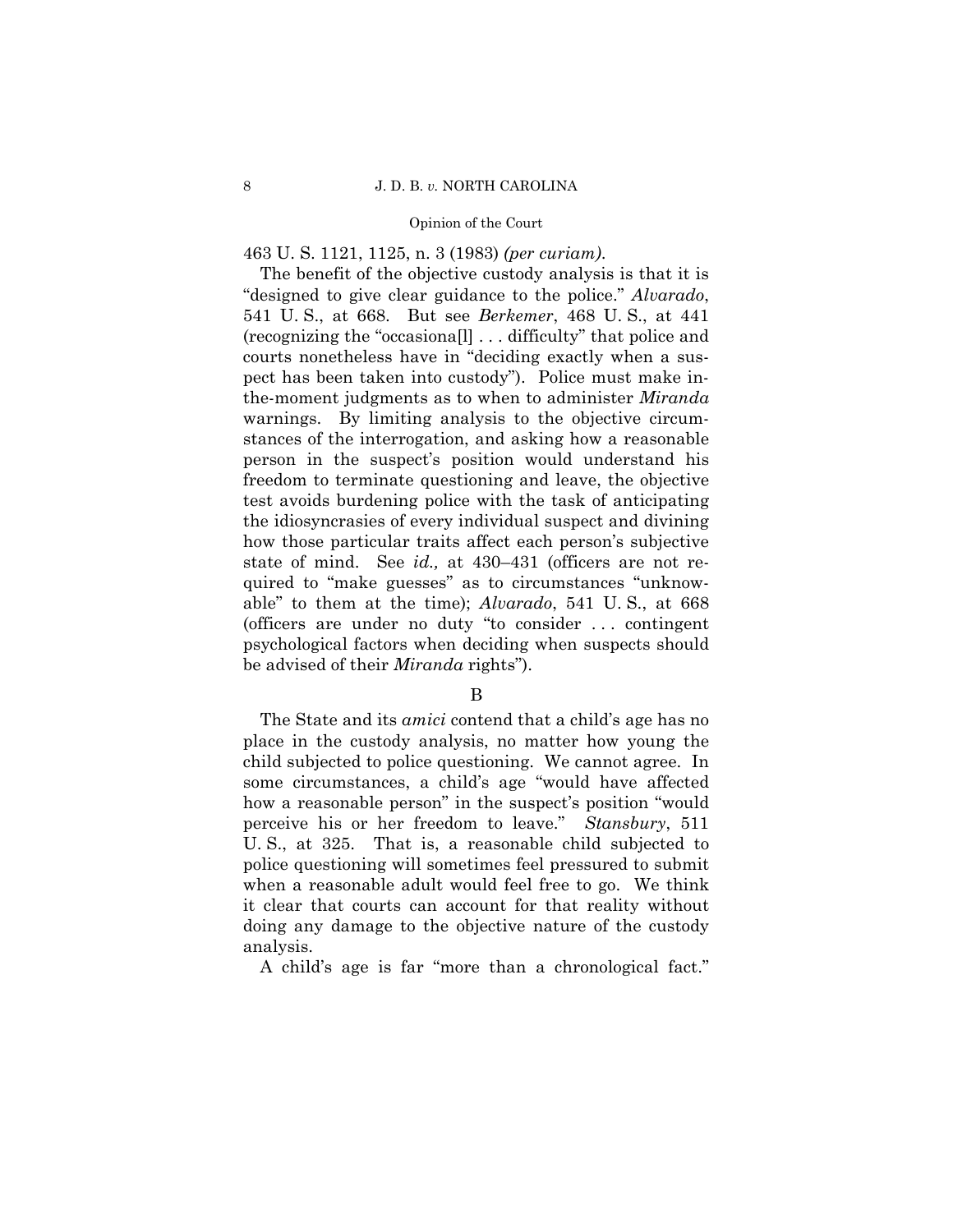*Eddings* v. *Oklahoma*, 455 U. S. 104, 115 (1982); accord, *Gall* v. *United States*, 552 U. S. 38, 58 (2007); *Roper* v. *Simmons*, 543 U. S. 551, 569 (2005); *Johnson* v. *Texas*, 509 U. S. 350, 367 (1993). It is a fact that "generates commonsense conclusions about behavior and perception." *Alvarado*, 541 U. S., at 674 (BREYER, J., dissenting). Such conclusions apply broadly to children as a class. And, they are self-evident to anyone who was a child once himself, including any police officer or judge.

Time and again, this Court has drawn these commonsense conclusions for itself. We have observed that children "generally are less mature and responsible than adults," *Eddings*, 455 U. S., at 115–116; that they "often lack the experience, perspective, and judgment to recognize and avoid choices that could be detrimental to them, *Bellotti* v. *Baird*, 443 U. S. 622, 635 (1979) (plurality opinion); that they "are more vulnerable or susceptible to ... outside pressures" than adults, *Roper*, 543 U. S., at 569; and so on. See *Graham* v. *Florida*, 560 U.S. \_\_, (2010) (slip op., at 17) (finding no reason to "reconsider" these observations about the common "nature of juveniles"). Addressing the specific context of police interrogation, we have observed that events that "would leave a man cold and unimpressed can overawe and overwhelm a lad in his early teens." *Haley* v. *Ohio*, 332 U. S. 596, 599 (1948) (plurality opinion); see also *Gallegos* v. *Colorado*, 370 U. S. 49, 54 (1962) ("[N]o matter how sophisticated," a juvenile subject of police interrogation "cannot be compared" to an adult subject). Describing no one child in particular, these observations restate what "any parent knows"—indeed, what any person knows—about children generally. *Roper*, 543 U. S., at 569.5

<sup>5</sup>Although citation to social science and cognitive science authorities is unnecessary to establish these commonsense propositions, the literature confirms what experience bears out. See, *e.g.*, *Graham* v.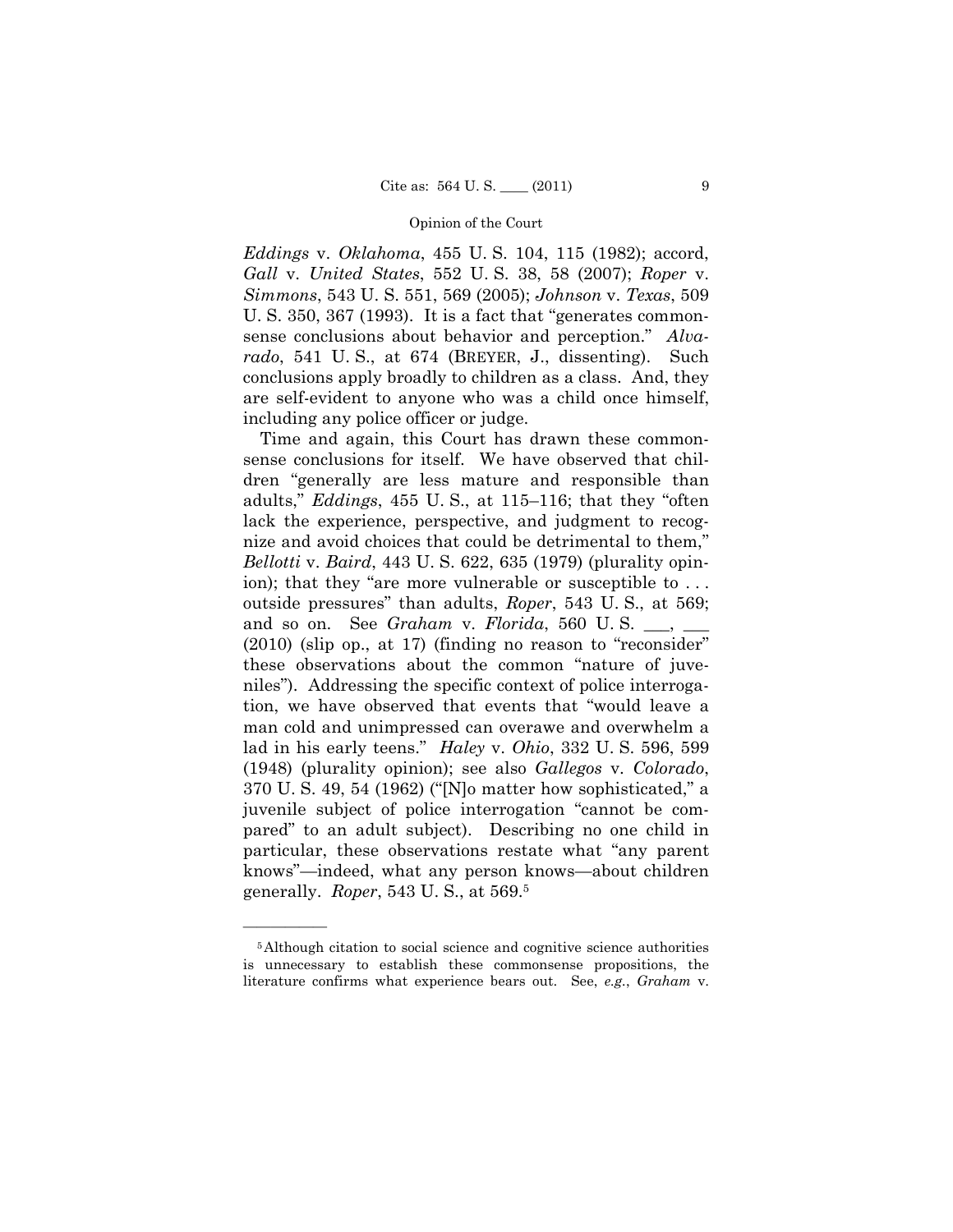Our various statements to this effect are far from unique. The law has historically reflected the same assumption that children characteristically lack the capacity to exercise mature judgment and possess only an incomplete ability to understand the world around them. See, *e.g.*, 1 W. Blackstone, Commentaries on the Laws of England \*464–\*465 (hereinafter Blackstone) (explaining that limits on children's legal capacity under the common law "secure them from hurting themselves by their own improvident acts"). Like this Court's own generalizations, the legal disqualifications placed on children as a class *e.g.*, limitations on their ability to alienate property, enter a binding contract enforceable against them, and marry without parental consent—exhibit the settled understanding that the differentiating characteristics of youth are universal.6

Indeed, even where a "reasonable person" standard

*Florida*, 560 U.S.  $\qquad \qquad$  (2010) (slip op., at 17) ("[D]evelopments in psychology and brain science continue to show fundamental differences between juvenile and adult minds"). 6See, *e.g.*, 1 E. Farnsworth, Contracts §4.4, p. 379, and n. 1 (1990)

<sup>(&</sup>quot;Common law courts early announced the prevailing view that a minor's contract is 'voidable' at the instance of the minor" (citing 8 W. Holdsworth, History of English Law 51 (1926))); 1 D. Kramer, Legal Rights of Children §8.1, p. 663 (rev. 2d ed. 2005) ("[W]hile minor children have the right to acquire and own property, they are considered incapable of property management" (footnote omitted)); 2 J. Kent, Commentaries on American Law \*78–\*79, \*90 (G. Comstock ed., 11th ed. 1867); see generally *id.,* at \*233 (explaining that, under the common law, "[t]he necessity of guardians results from the inability of infants to take care of themselves . . . and this inability continues, in contemplation of law, until the infant has attained the age of [21]"); 1 Blackstone \*465 ("It is generally true, that an infant can neither aliene his lands, nor do any legal act, nor make a deed, nor indeed any manner of contract, that will bind him"); *Roper* v. *Simmons*, 543 U. S. 551, 569 (2005) ("In recognition of the comparative immaturity and irresponsibility of juveniles, almost every State prohibits those under 18 years of age from voting, serving on juries, or marrying without parental consent").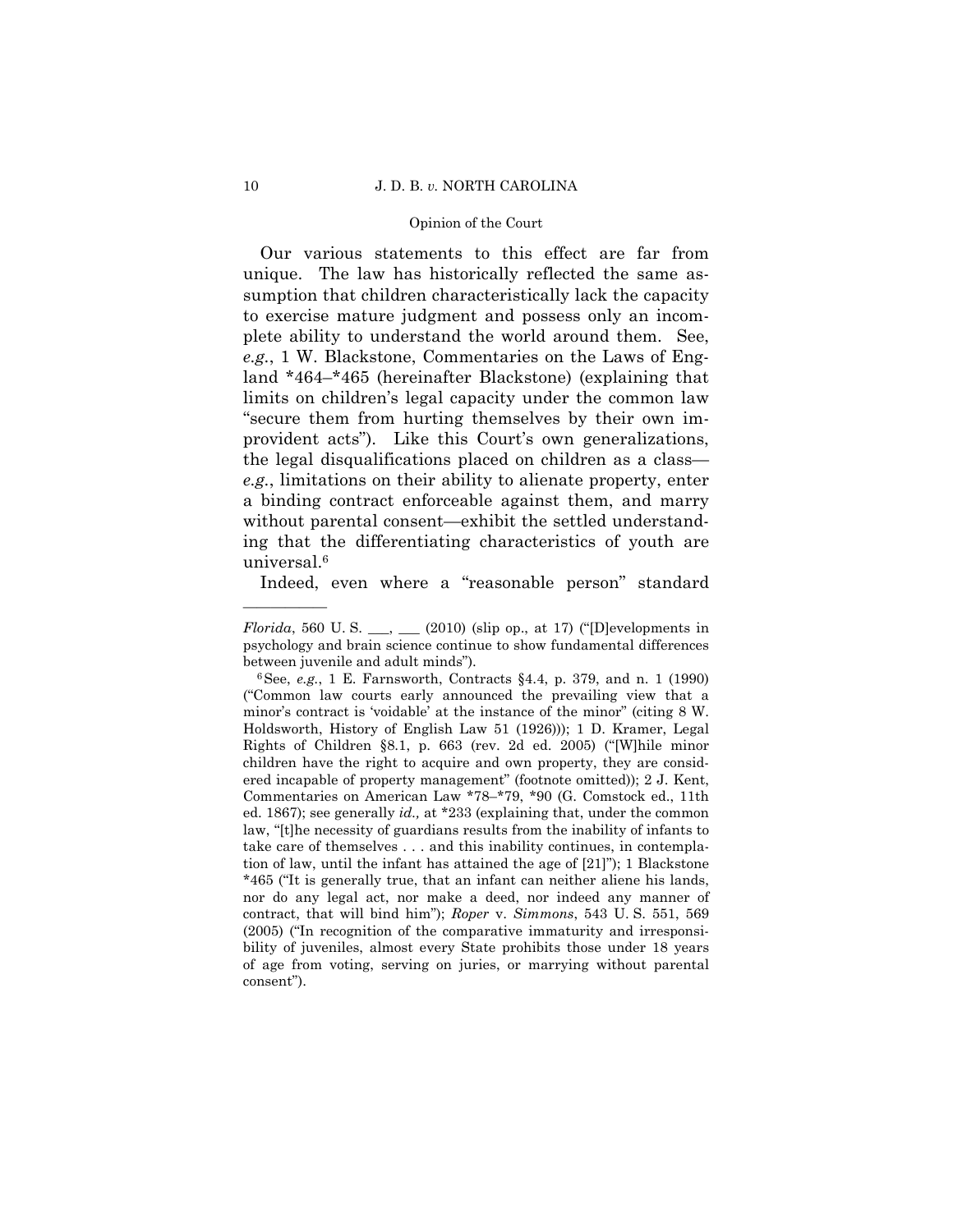otherwise applies, the common law has reflected the reality that children are not adults. In negligence suits, for instance, where liability turns on what an objectively reasonable person would do in the circumstances, "[a]ll American jurisdictions accept the idea that a person's childhood is a relevant circumstance" to be considered. Restatement (Third) of Torts §10, Comment *b*, p. 117 (2005); see also *id.*, Reporters' Note, pp. 121–122 (collecting cases); Restatement (Second) of Torts §283A, Comment *b*, p. 15 (1963–1964) ("[T]here is a wide basis of community experience upon which it is possible, as a practical matter, to determine what is to be expected of [children]").

As this discussion establishes, "[o]ur history is replete with laws and judicial recognition" that children cannot be viewed simply as miniature adults. *Eddings*, 455 U. S., at 115–116. We see no justification for taking a different course here. So long as the child's age was known to the officer at the time of the interview, or would have been objectively apparent to any reasonable officer, including age as part of the custody analysis requires officers neither to consider circumstances "unknowable" to them, *Berkemer*, 468 U.S., at 430, nor to "anticipat<sup>[e]</sup> the frailties or idiosyncrasies" of the particular suspect whom they question, *Alvarado*, 541 U. S., at 662 (internal quotation marks omitted). The same "wide basis of community experience" that makes it possible, as an objective matter, "to determine what is to be expected" of children in other contexts, Restatement (Second) of Torts §283A, at 15; see *supra*, at 10, and n. 6, likewise makes it possible to know what to expect of children subjected to police questioning.

In other words, a child's age differs from other personal characteristics that, even when known to police, have no objectively discernible relationship to a reasonable person's understanding of his freedom of action. *Alvarado*, holds, for instance, that a suspect's prior interrogation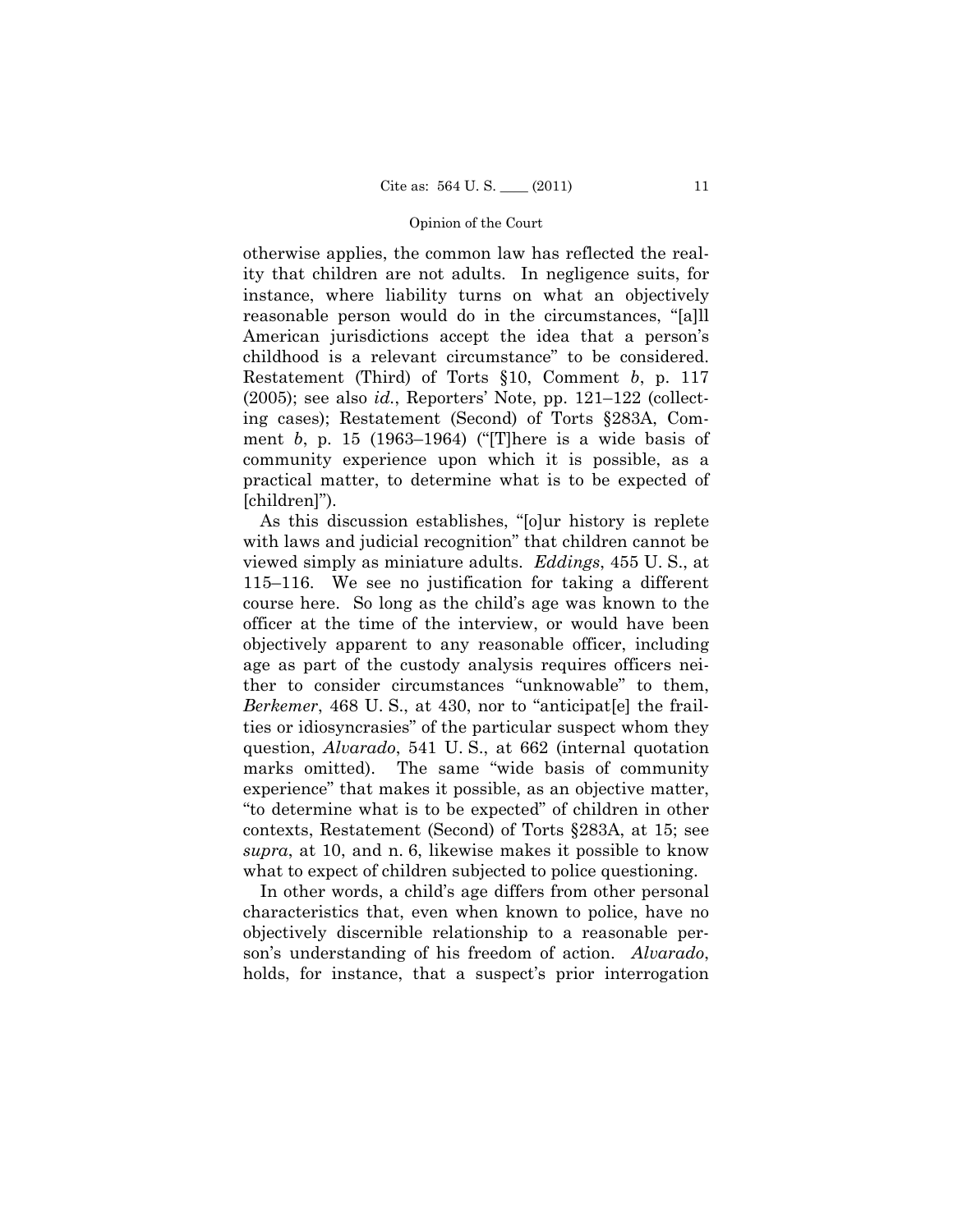history with law enforcement has no role to play in the custody analysis because such experience could just as easily lead a reasonable person to feel free to walk away as to feel compelled to stay in place. 541 U. S., at 668. Because the effect in any given case would be "contingent [on the] psycholog[y]" of the individual suspect, the Court explained, such experience cannot be considered without compromising the objective nature of the custody analysis. *Ibid.* A child's age, however, is different. Precisely because childhood yields objective conclusions like those we have drawn ourselves—among others, that children are "most susceptible to influence," *Eddings*, 455 U. S., at 115, and "outside pressures," *Roper*, 543 U. S., at 569 considering age in the custody analysis in no way involves a determination of how youth "subjectively affect[s] the mindset" of any particular child, Brief for Respondent 14.7

In fact, in many cases involving juvenile suspects, the custody analysis would be nonsensical absent some consideration of the suspect's age. This case is a prime example. Were the court precluded from taking J. D. B.'s youth into account, it would be forced to evaluate the circumstances present here through the eyes of a reasonable person of average years. In other words, how would a reasonable adult understand his situation, after being removed from a seventh-grade social studies class by a uniformed school resource officer; being encouraged by his assistant principal to "do the right thing"; and being warned by a police investigator of the prospect of juvenile detention and separation from his guardian and primary caretaker? To describe such an inquiry is to demonstrate

<sup>7</sup>Thus, contrary to the dissent's protestations, today's holding neither invites consideration of whether a particular suspect is "unusually meek or compliant," *post*, at 9 (opinion of ALITO, J.), nor "expan[ds]" the *Miranda* custody analysis, *post*, at 8, into a test that requires officers to anticipate and account for a suspect's every personal characteristic, see *post*, at 11–12.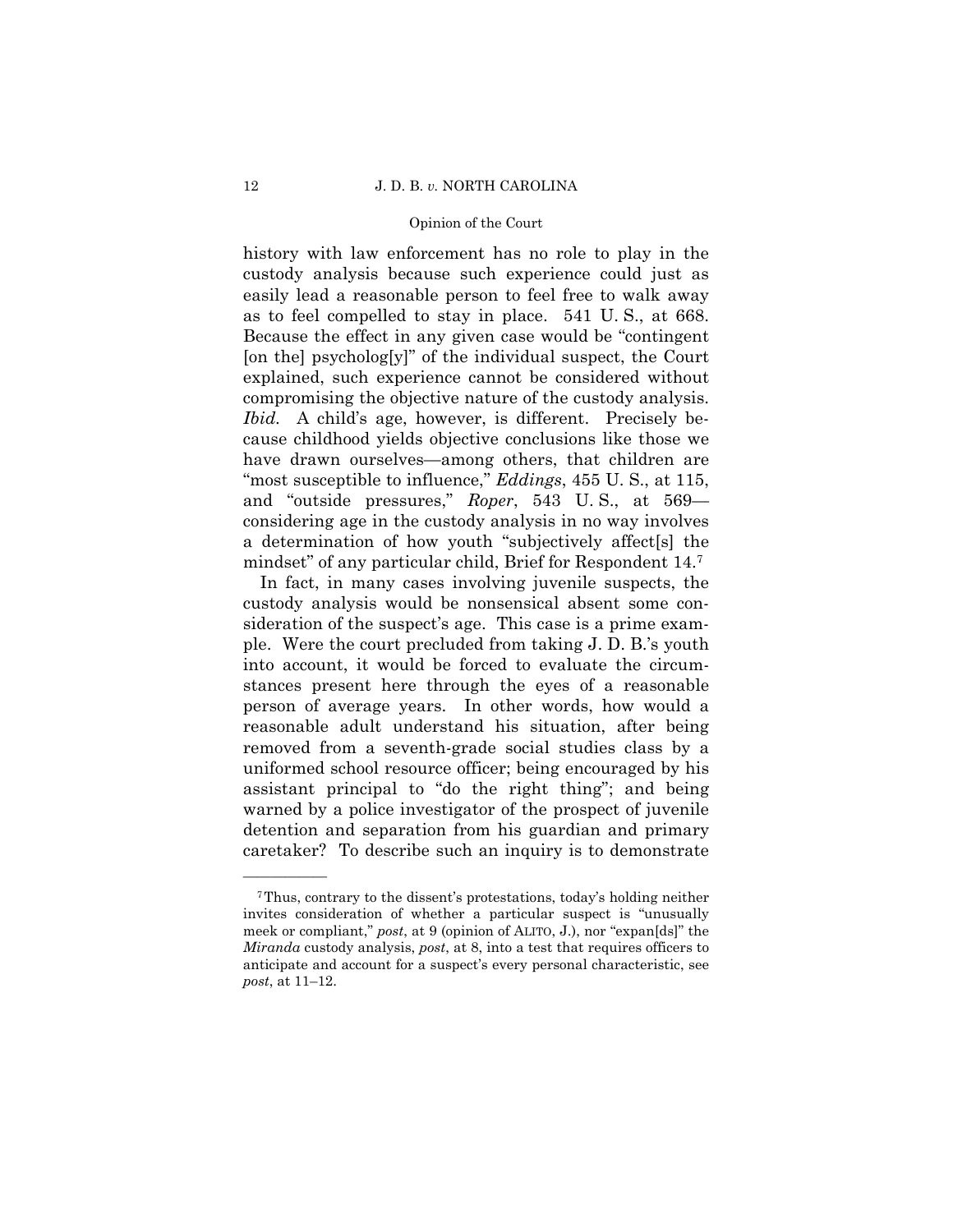its absurdity. Neither officers nor courts can reasonably evaluate the effect of objective circumstances that, by their nature, are specific to children without accounting for the age of the child subjected to those circumstances.

Indeed, although the dissent suggests that concerns "regarding the application of the *Miranda* custody rule to minors can be accommodated by considering the unique circumstances present when minors are questioned in school," *post*, at 17 (opinion of ALITO, J.), the effect of the schoolhouse setting cannot be disentangled from the identity of the person questioned. A student—whose presence at school is compulsory and whose disobedience at school is cause for disciplinary action—is in a far different position than, say, a parent volunteer on school grounds to chaperone an event, or an adult from the community on school grounds to attend a basketball game. Without asking whether the person "questioned in school" is a "minor," *ibid.*, the coercive effect of the schoolhouse setting is unknowable.

Our prior decision in *Alvarado* in no way undermines these conclusions. In that case, we held that a state-court decision that failed to mention a 17-year-old's age as part of the *Miranda* custody analysis was not objectively unreasonable under the deferential standard of review set forth by the Antiterrorism and Effective Death Penalty Act of 1996 (AEDPA), 110 Stat. 1214. Like the North Carolina Supreme Court here, see 363 N. C., at 672, 686 S. E. 2d, at 140, we observed that accounting for a juvenile's age in the *Miranda* custody analysis "could be viewed as creating a subjective inquiry," 541 U. S., at 668. We said nothing, however, of whether such a view would be correct under the law. Cf. *Renico* v. *Lett*, 559 U. S. \_\_\_,

\_\_\_\_, n. 3 (2010) (slip op., at 11, n. 3) ("[W]hether the [state court] was right or wrong is not the pertinent question under AEDPA"). To the contrary, Justice O'Connor's concurring opinion explained that a suspect's age may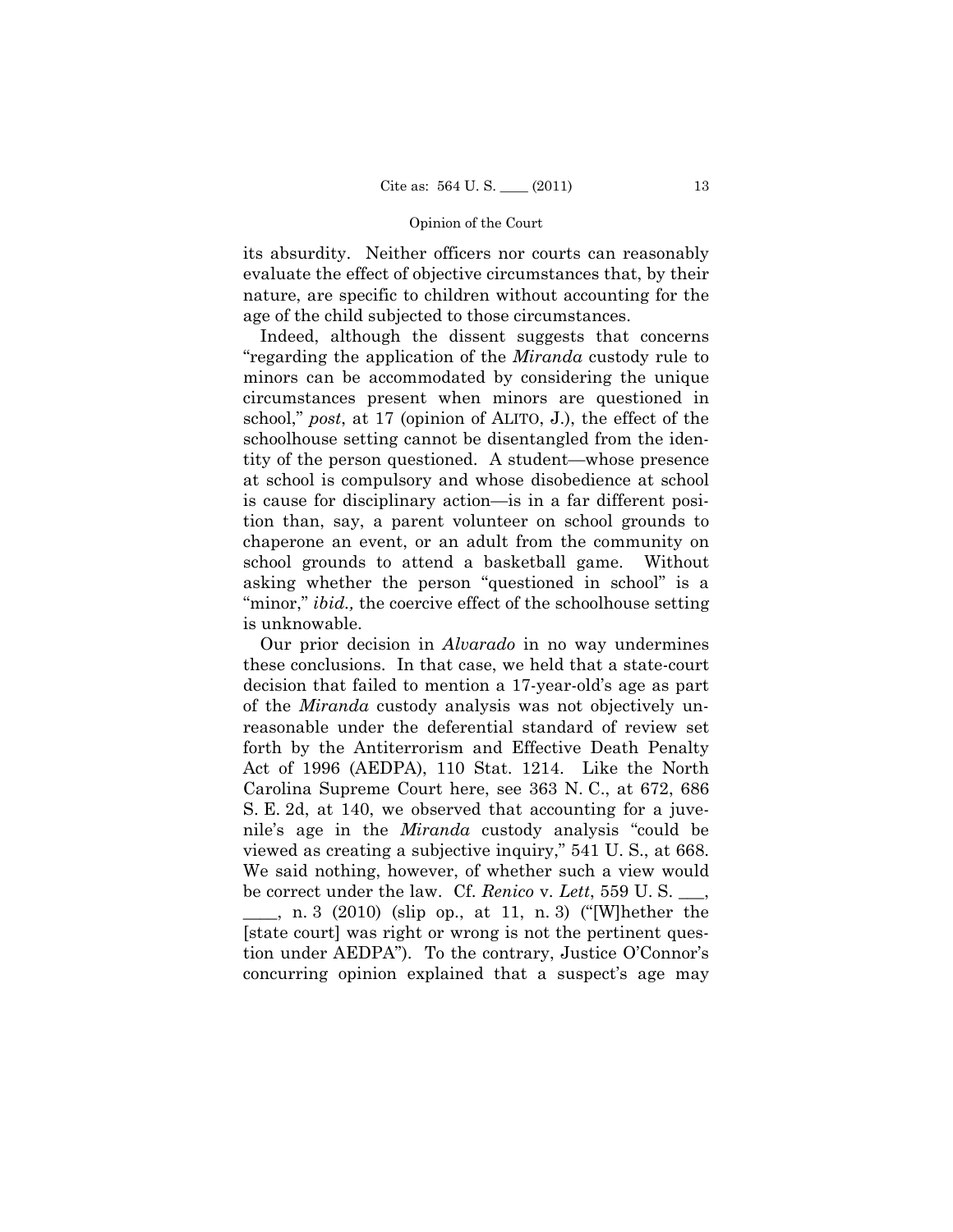indeed "be relevant to the 'custody' inquiry." *Alvarado*, 541 U. S., at 669.

Reviewing the question *de novo* today, we hold that so long as the child's age was known to the officer at the time of police questioning, or would have been objectively apparent to a reasonable officer, its inclusion in the custody analysis is consistent with the objective nature of that test.8 This is not to say that a child's age will be a determinative, or even a significant, factor in every case. Cf. *ibid.* (O'Connor, J., concurring) (explaining that a statecourt decision omitting any mention of the defendant's age was not unreasonable under AEDPA's deferential standard of review where the defendant "was almost 18 years old at the time of his interview"); *post*, at 17 (suggesting that "teenagers nearing the age of majority" are likely to react to an interrogation as would a "typical 18-year-old in similar circumstances"). It is, however, a reality that courts cannot simply ignore.

# III

The State and its *amici* offer numerous reasons that courts must blind themselves to a juvenile defendant's age. None is persuasive.

To start, the State contends that a child's age must be

<sup>8</sup>This approach does not undermine the basic principle that an interrogating officer's unarticulated, internal thoughts are never—in and of themselves—objective circumstances of an interrogation. See *supra*, at 7; *Stansbury* v. *California*, 511 U. S. 318, 323 (1994) *(per curiam)*. Unlike a child's youth, an officer's purely internal thoughts have no conceivable effect on how a reasonable person in the suspect's position would understand his freedom of action. See *id.*, at 323–325; *Berkemer*  v. *McCarty*, 468 U. S. 420, 442 (1984). Rather than "overtur[n]" that settled principle, *post*, at 13, the limitation that a child's age may inform the custody analysis only when known or knowable simply reflects our unwillingness to require officers to "make guesses" as to circumstances "unknowable" to them in deciding when to give *Miranda*  warnings, *Berkemer*, 468 U. S., at 430–431.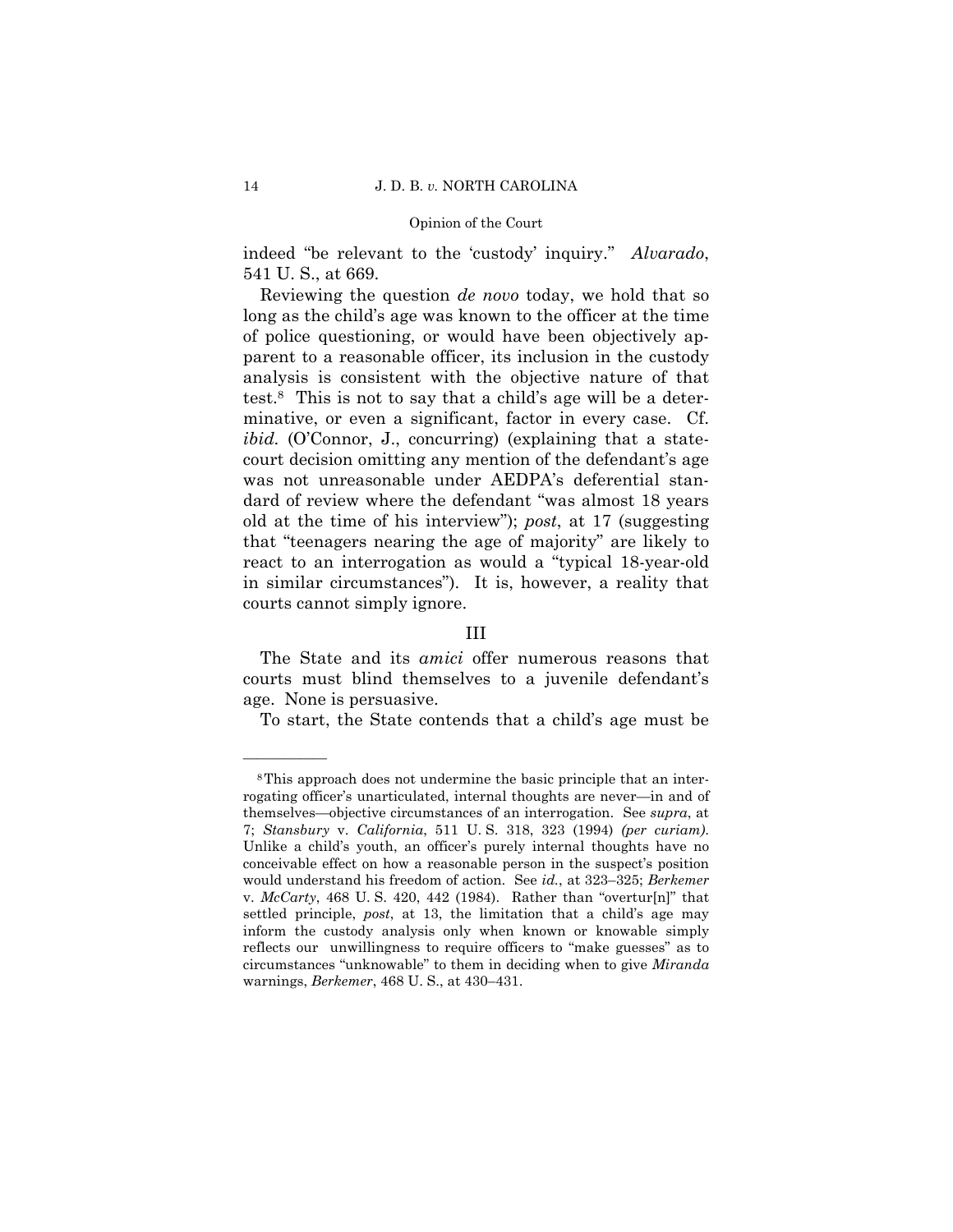excluded from the custody inquiry because age is a personal characteristic specific to the suspect himself rather than an "external" circumstance of the interrogation. Brief for Respondent 21; see also *id.*, at 18–19 (distinguishing "personal characteristics" from "objective facts related to the interrogation itself" such as the location and duration of the interrogation). Despite the supposed significance of this distinction, however, at oral argument counsel for the State suggested without hesitation that at least some undeniably personal characteristics—for instance, whether the individual being questioned is blind are circumstances relevant to the custody analysis. See Tr. of Oral Arg. 41. Thus, the State's quarrel cannot be that age is a personal characteristic, without more.9

The State further argues that age is irrelevant to the custody analysis because it "go[es] to how a suspect may internalize and perceive the circumstances of an interrogation." Brief for Respondent 12; see also Brief for United States as *Amicus Curiae* 21 (hereinafter U. S. Brief) (arguing that a child's age has no place in the custody analysis because it goes to whether a suspect is "particularly susceptible" to the external circumstances of the interrogation (some internal quotation marks omitted)). But the same can be said of every objective circumstance that the State agrees is relevant to the custody analysis: Each circumstance goes to how a reasonable person would "internalize and perceive" every other. See, *e.g.*, *Stansbury*, 511 U. S., at 325. Indeed, this is the very reason that we ask whether the objective circumstances "add up to custody,"

<sup>9</sup>The State's purported distinction between blindness and age—that taking account of a suspect's youth requires a court "to get into the mind" of the child, whereas taking account of a suspect's blindness does not, Tr. of Oral Arg. 41–42—is mistaken. In either case, the question becomes how a reasonable person would understand the circumstances, either from the perspective of a blind person or, as here, a 13-year-old child.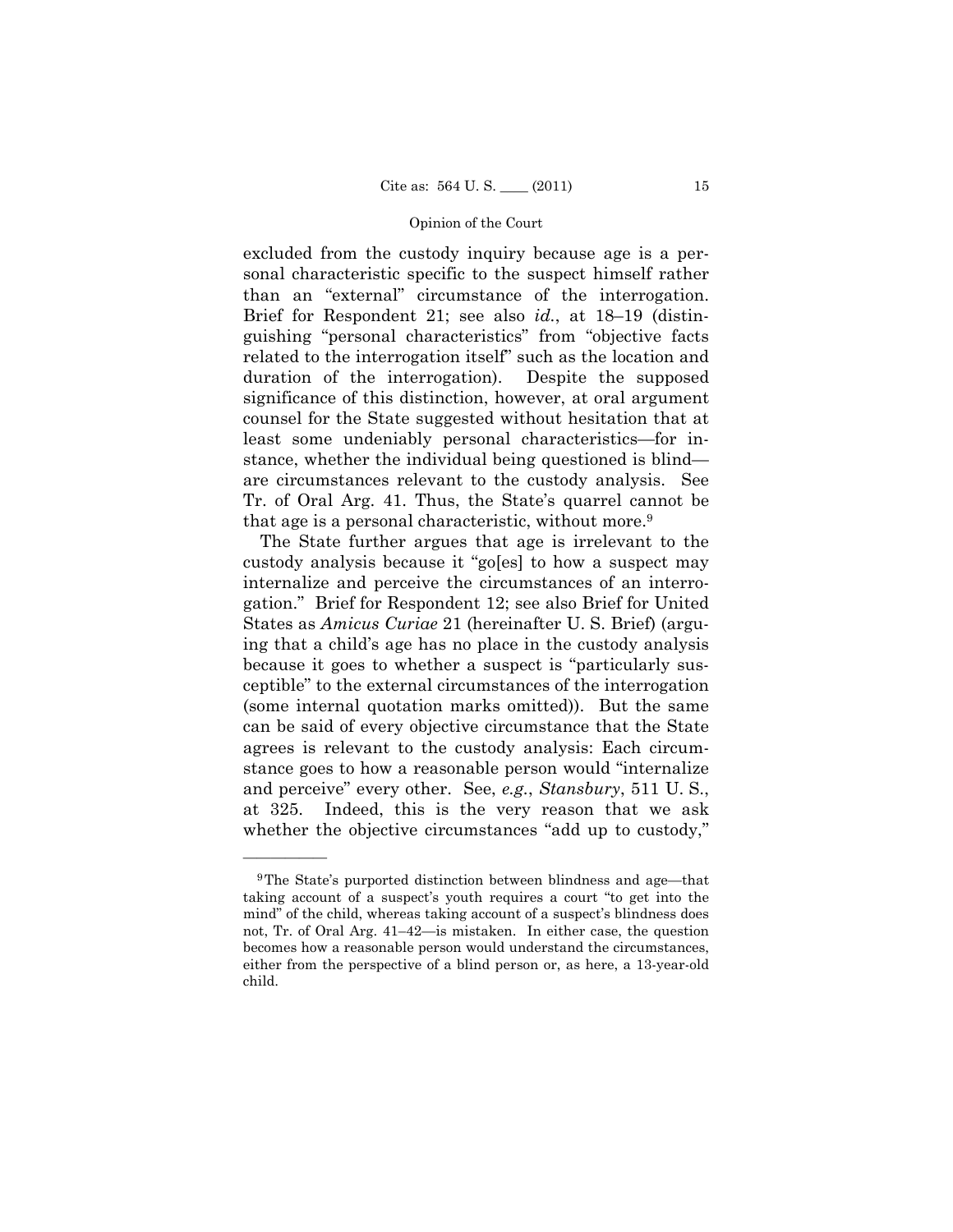*Keohane*, 516 U. S., at 113, instead of evaluating the circumstances one by one.

In the same vein, the State and its *amici* protest that the "effect of . . . age on [the] perception of custody is internal," Brief for Respondent 20, or "psychological," U. S. Brief 21. But the whole point of the custody analysis is to determine whether, given the circumstances, "a reasonable person [would] have felt he or she was . . . at liberty to terminate the interrogation and leave." *Keohane*, 516 U. S., at 112. Because the *Miranda* custody inquiry turns on the mindset of a reasonable person in the suspect's position, it cannot be the case that a circumstance is subjective simply because it has an "internal" or "psychological" impact on perception. Were that so, there would be no objective circumstances to consider at all.

Relying on our statements that the objective custody test is "designed to give clear guidance to the police," *Alvarado*, 541 U. S., at 668, the State next argues that a child's age must be excluded from the analysis in order to preserve clarity. Similarly, the dissent insists that the clarity of the custody analysis will be destroyed unless a "one-size-fits-all reasonable-person test" applies. *Post*, at 13. In reality, however, ignoring a juvenile defendant's age will often make the inquiry more artificial, see *supra*, at 12–13, and thus only add confusion. And in any event, a child's age, when known or apparent, is hardly an obscure factor to assess. Though the State and the dissent worry about gradations among children of different ages, that concern cannot justify ignoring a child's age altogether. Just as police officers are competent to account for other objective circumstances that are a matter of degree such as the length of questioning or the number of officers present, so too are they competent to evaluate the effect of relative age. Indeed, they are competent to do so even though an interrogation room lacks the "reflective atmosphere of a [jury] deliberation room," *post*, at 15. The same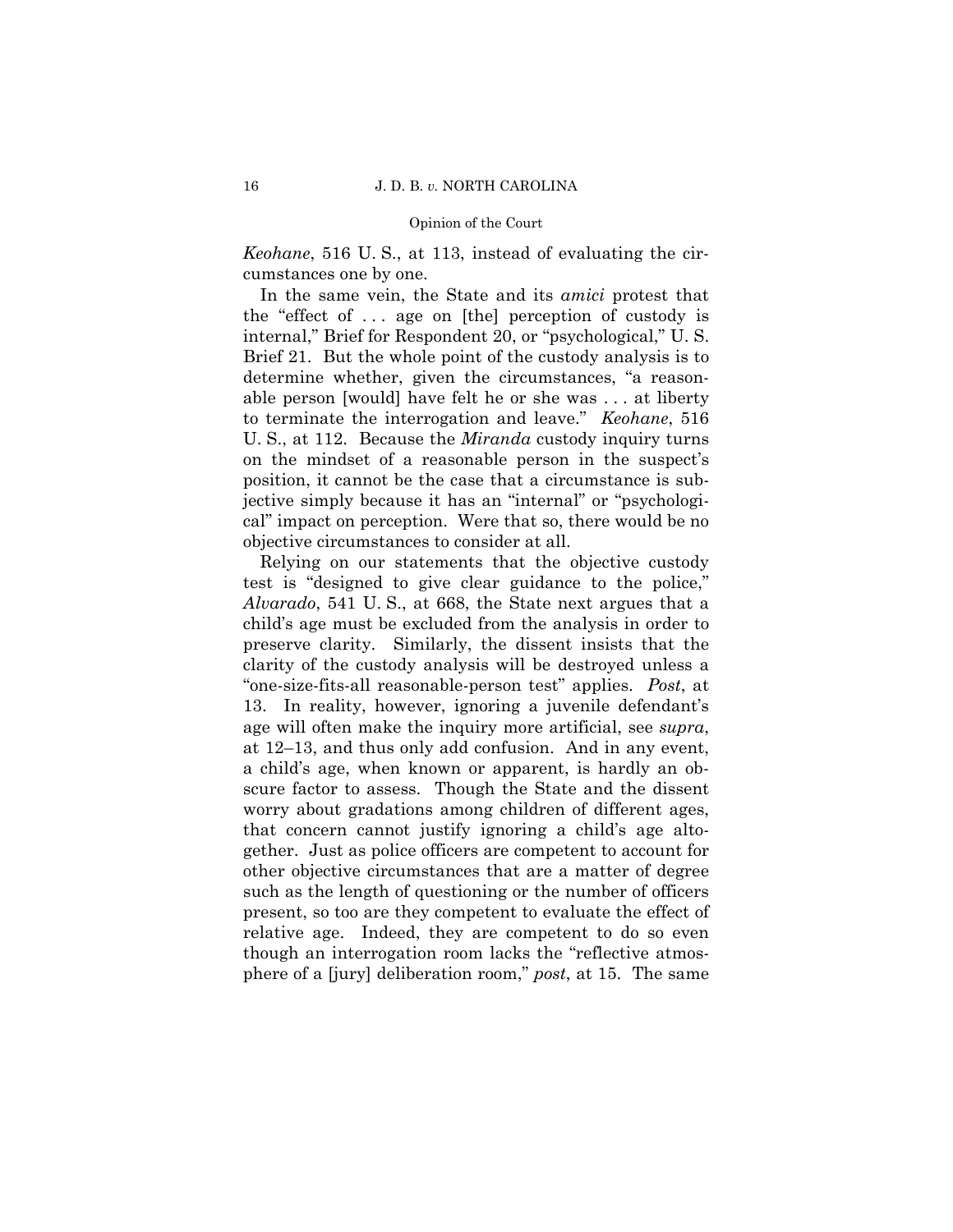is true of judges, including those whose childhoods have long since passed, see *post*, at 14. In short, officers and judges need no imaginative powers, knowledge of developmental psychology, training in cognitive science, or expertise in social and cultural anthropology to account for a child's age. They simply need the common sense to know that a 7-year-old is not a 13-year-old and neither is an adult.

There is, however, an even more fundamental flaw with the State's plea for clarity and the dissent's singular focus on simplifying the analysis: Not once have we excluded from the custody analysis a circumstance that we determined was relevant and objective, simply to make the fault line between custodial and noncustodial "brighter." Indeed, were the guiding concern clarity and nothing else, the custody test would presumably ask only whether the suspect had been placed under formal arrest. *Berkemer*, 468 U. S., at 441; see *ibid.* (acknowledging the "occasiona<sup>[]</sup> . . . difficulty" police officers confront in determining when a suspect has been taken into custody). But we have rejected that "more easily administered line," recognizing that it would simply "enable the police to circumvent the constraints on custodial interrogations established by *Miranda*." *Ibid.;* see also *ibid.,* n. 33.10

Finally, the State and the dissent suggest that excluding

<sup>10</sup>Contrary to the dissent's intimation, see *post*, at 8, *Miranda* does not answer the question whether a child's age is an objective circumstance relevant to the custody analysis. *Miranda* simply holds that warnings must be given once a suspect is in custody, without "paus[ing] to inquire in individual cases whether the defendant was aware of his rights without a warning being given." 384 U. S., at 468; see also *id.*, at 468–469 ("Assessments of the knowledge the defendant possessed, based on information as to age, education, intelligence, or prior contact with authorities, can never be more than speculation; a warning is a clearcut fact" (footnote omitted)). That conclusion says nothing about whether age properly informs whether a child is in custody in the first place.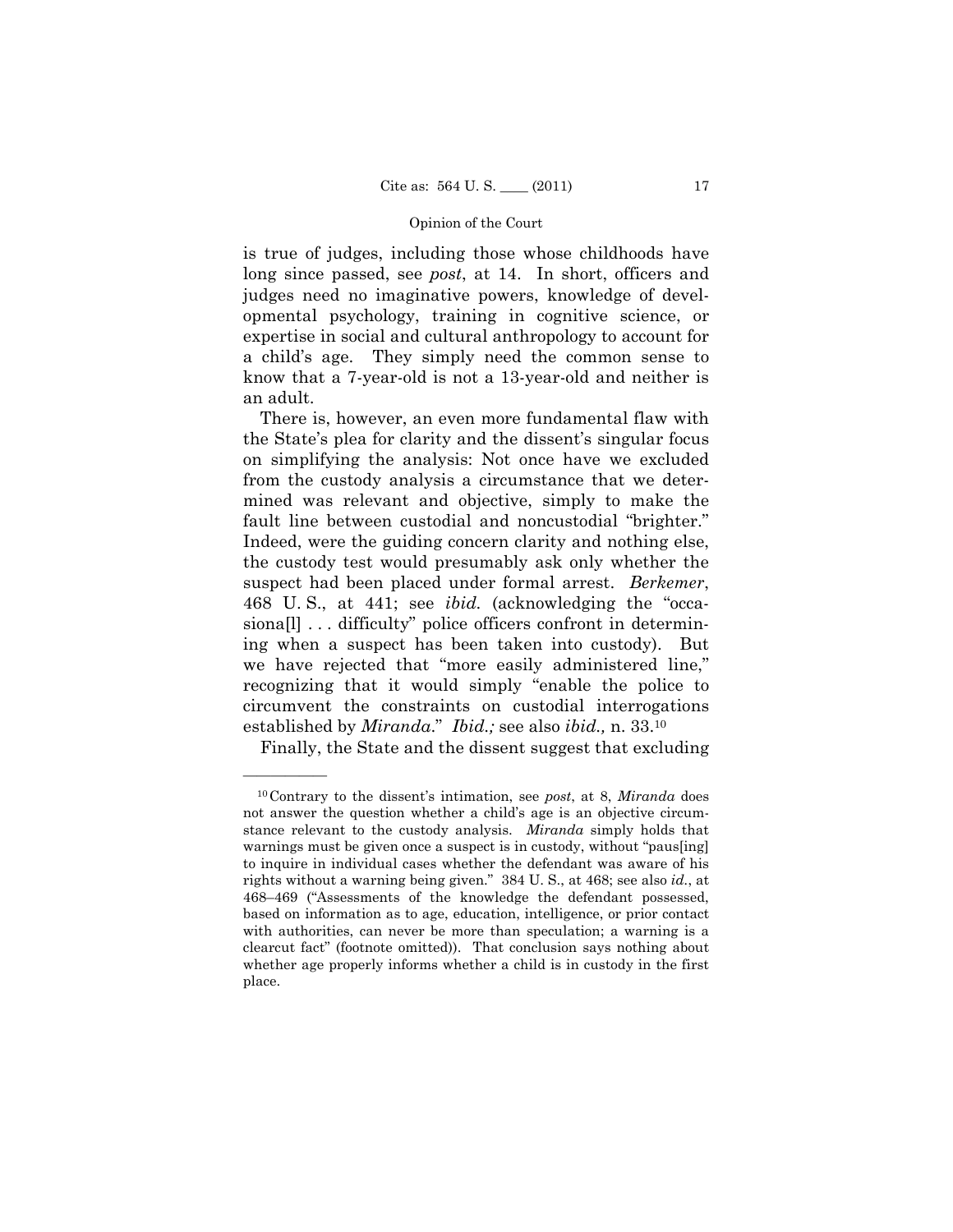age from the custody analysis comes at no cost to juveniles' constitutional rights because the due process voluntariness test independently accounts for a child's youth. To be sure, that test permits consideration of a child's age, and it erects its own barrier to admission of a defendant's inculpatory statements at trial. See *Gallegos*, 370 U. S., at 53–55; *Haley*, 332 U. S., at 599–601; see also *post*, at 17– 18 ("[C]ourts should be instructed to take particular care to ensure that [young children's] incriminating statements were not obtained involuntarily"). But *Miranda*'s procedural safeguards exist precisely because the voluntariness test is an inadequate barrier when custodial interrogation is at stake. See 384 U. S., at 458 ("Unless adequate protective devices are employed to dispel the compulsion inherent in custodial surroundings, no statement obtained from the defendant can truly be the product of his free choice"); *Dickerson*, 530 U. S., at 442 ("[R]eliance on the traditional totality-of-the-circumstances test raise[s] a risk of overlooking an involuntary custodial confession"); see also *supra*, at 5–6. To hold, as the State requests, that a child's age is never relevant to whether a suspect has been taken into custody—and thus to ignore the very real differences between children and adults—would be to deny children the full scope of the procedural safeguards that *Miranda* guarantees to adults.

\* \* \*

The question remains whether J. D. B. was in custody when police interrogated him. We remand for the state courts to address that question, this time taking account of all of the relevant circumstances of the interrogation, including J. D. B.'s age at the time. The judgment of the North Carolina Supreme Court is reversed, and the case is remanded for proceedings not inconsistent with this opinion.

*It is so ordered.*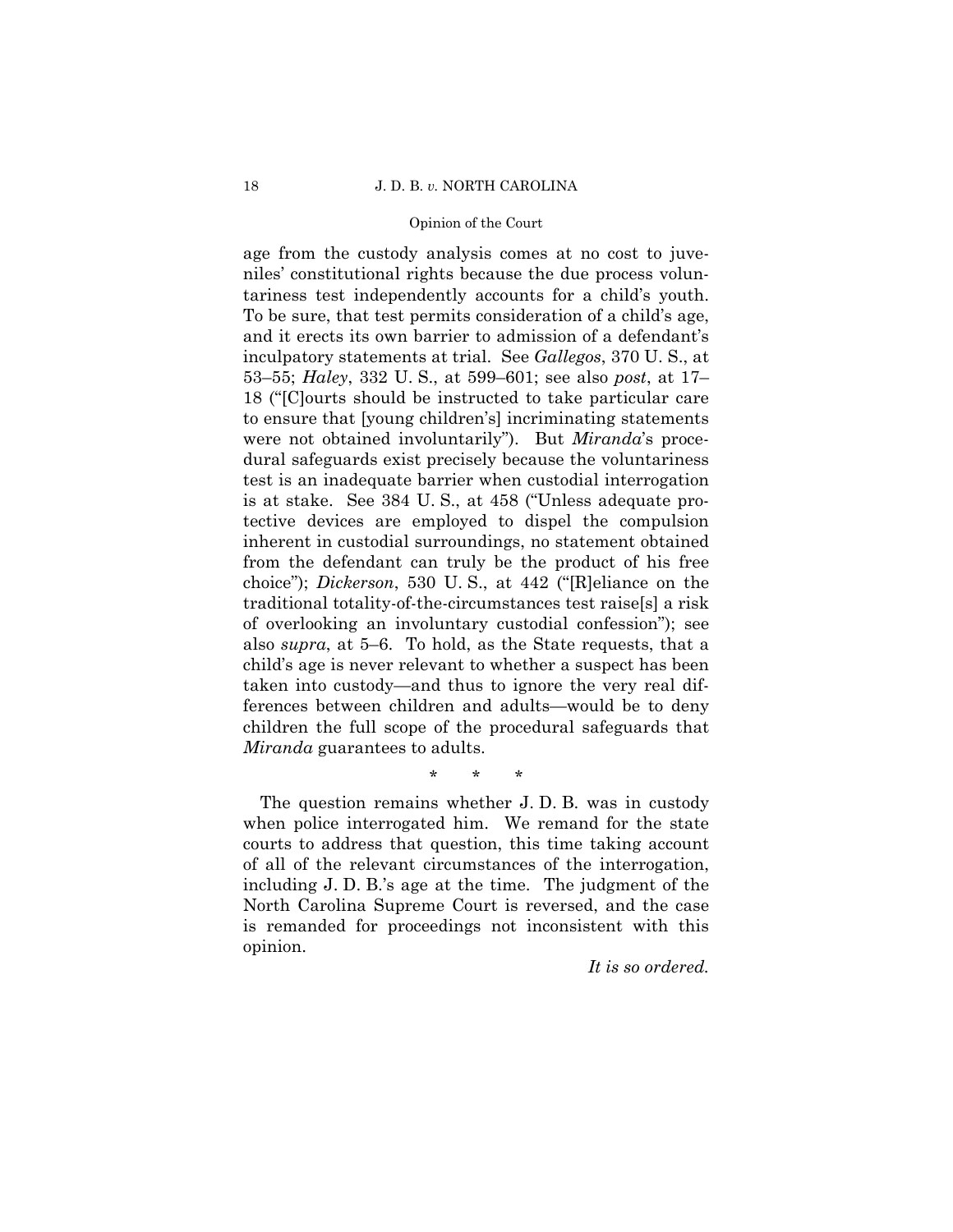# $\frac{1}{2}$  ,  $\frac{1}{2}$  ,  $\frac{1}{2}$  ,  $\frac{1}{2}$  ,  $\frac{1}{2}$  ,  $\frac{1}{2}$  ,  $\frac{1}{2}$ **SUPREME COURT OF THE UNITED STATES**

# $\frac{1}{2}$  ,  $\frac{1}{2}$  ,  $\frac{1}{2}$  ,  $\frac{1}{2}$  ,  $\frac{1}{2}$  ,  $\frac{1}{2}$ No. 09–11121

# J. D. B., PETITIONER *v.* NORTH CAROLINA

# ON WRIT OF CERTIORARI TO THE SUPREME COURT OF NORTH CAROLINA

[June 16, 2011]

JUSTICE ALITO, with whom THE CHIEF JUSTICE, JUSTICE SCALIA, and JUSTICE THOMAS join, dissenting.

The Court's decision in this case may seem on first consideration to be modest and sensible, but in truth it is neither. It is fundamentally inconsistent with one of the main justifications for the *Miranda*1 rule: the perceived need for a clear rule that can be easily applied in all cases. And today's holding is not needed to protect the constitutional rights of minors who are questioned by the police.

*Miranda*'s prophylactic regime places a high value on clarity and certainty. Dissatisfied with the highly factspecific constitutional rule against the admission of involuntary confessions, the *Miranda* Court set down rigid standards that often require courts to ignore personal characteristics that may be highly relevant to a particular suspect's actual susceptibility to police pressure. This rigidity, however, has brought with it one of *Miranda*'s principal strengths—"the ease and clarity of its application" by law enforcement officials and courts. See *Moran*  v. *Burbine*, 475 U. S. 412, 425–426 (1986). A key contributor to this clarity, at least up until now, has been *Miranda*'s objective reasonable-person test for determining custody.

*Miranda*'s custody requirement is based on the proposi

<sup>1</sup>See *Miranda* v. *Arizona*, 384 U. S. 436 (1966).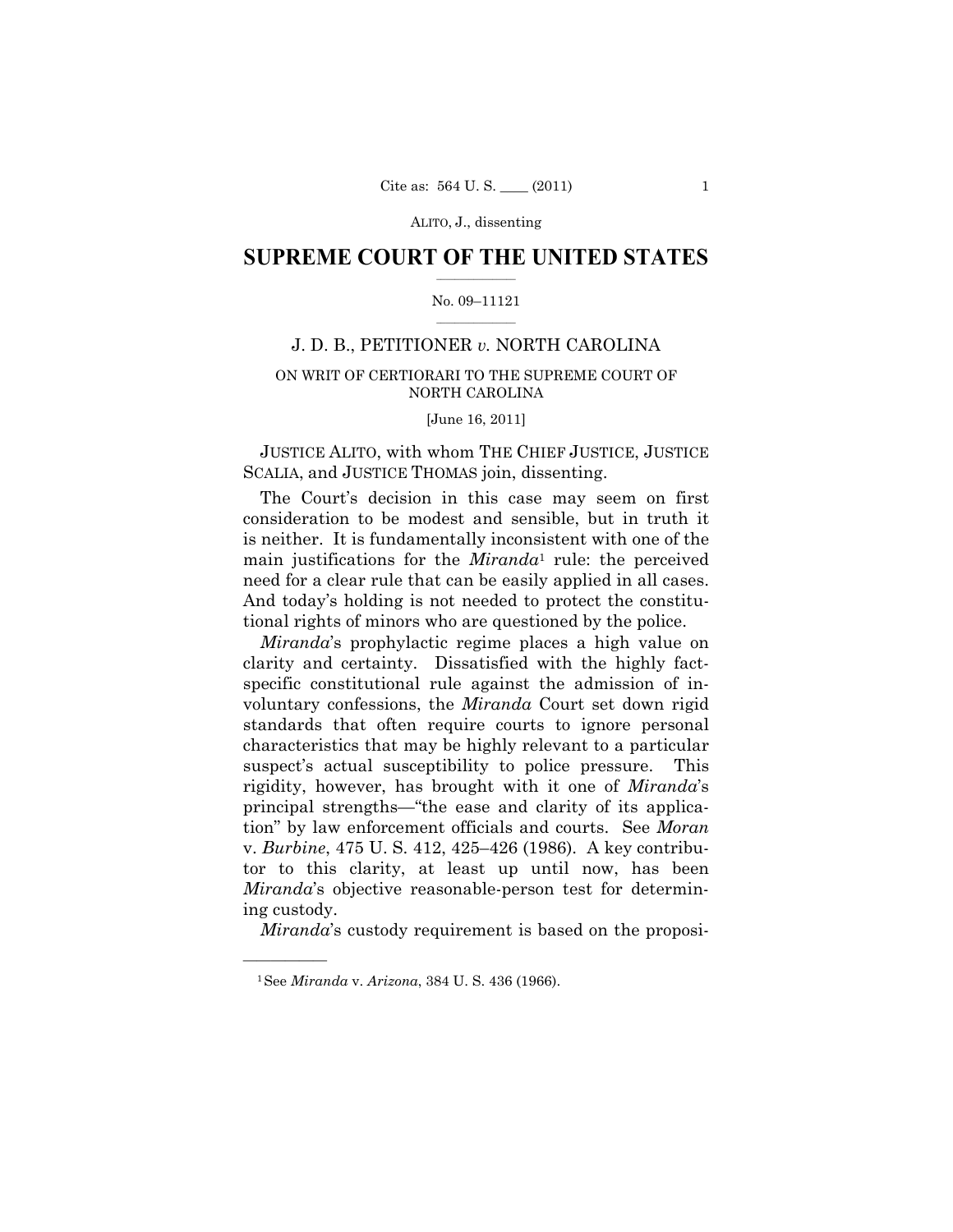tion that the risk of unconstitutional coercion is heightened when a suspect is placed under formal arrest or is subjected to some functionally equivalent limitation on freedom of movement. When this custodial threshold is reached, *Miranda* warnings must precede police questioning. But in the interest of simplicity, the custody analysis considers only whether, under the circumstances, a hypothetical reasonable person would consider himself to be confined.

Many suspects, of course, will differ from this hypothetical reasonable person. Some, including those who have been hardened by past interrogations, may have no need for *Miranda* warnings at all. And for other suspects those who are unusually sensitive to the pressures of police questioning—*Miranda* warnings may come too late to be of any use. That is a necessary consequence of *Miranda*'s rigid standards, but it does not mean that the constitutional rights of these especially sensitive suspects are left unprotected. A vulnerable defendant can still turn to the constitutional rule against *actual* coercion and contend that that his confession was extracted against his will.

Today's decision shifts the *Miranda* custody determination from a one-size-fits-all reasonable-person test into an inquiry that must account for at least one individualized characteristic—age—that is thought to correlate with susceptibility to coercive pressures. Age, however, is in no way the only personal characteristic that may correlate with pliability, and in future cases the Court will be forced to choose between two unpalatable alternatives. It may choose to limit today's decision by arbitrarily distinguishing a suspect's age from other personal characteristics such as intelligence, education, occupation, or prior experience with law enforcement—that may also correlate with susceptibility to coercive pressures. Or, if the Court is unwilling to draw these arbitrary lines, it will be forced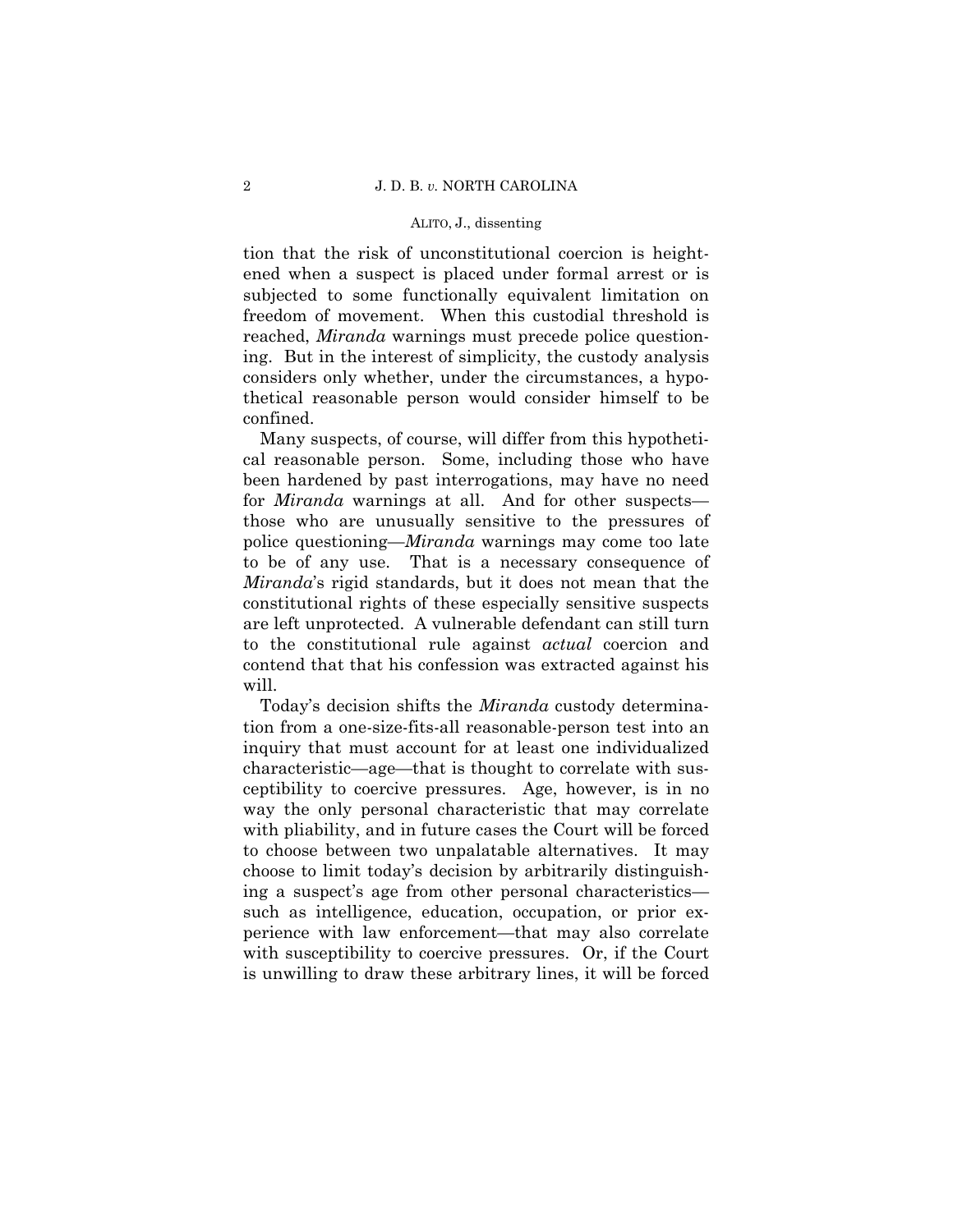to effect a fundamental transformation of the *Miranda*  custody test—from a clear, easily applied prophylactic rule into a highly fact-intensive standard resembling the voluntariness test that the *Miranda* Court found to be unsatisfactory.

For at least three reasons, there is no need to go down this road. First, many minors subjected to police interrogation are near the age of majority, and for these suspects the one-size-fits-all *Miranda* custody rule may not be a bad fit. Second, many of the difficulties in applying the *Miranda* custody rule to minors arise because of the unique circumstances present when the police conduct interrogations at school. The *Miranda* custody rule has always taken into account the setting in which questioning occurs, and accounting for the school setting in such cases will address many of these problems. Third, in cases like the one now before us, where the suspect is especially young, courts applying the constitutional voluntariness standard can take special care to ensure that incriminating statements were not obtained through coercion.

Safeguarding the constitutional rights of minors does not require the extreme makeover of *Miranda* that today's decision may portend.

I

In the days before *Miranda*, this Court's sole metric for evaluating the admissibility of confessions was a voluntariness standard rooted in both the Fifth Amendment's Self-Incrimination Clause and the Due Process Clause of the Fourteenth Amendment. See *Bram* v. *United States*, 168 U. S. 532, 542 (1897) (Self-Incrimination Clause); *Brown* v. *Mississippi*, 297 U. S. 278 (1936) (due process). The question in these voluntariness cases was whether the particular "defendant's will" had been "overborne." *Lynumn* v. *Illinois*, 372 U. S. 528, 534 (1963). Courts took into account both "the details of the interrogation" *and*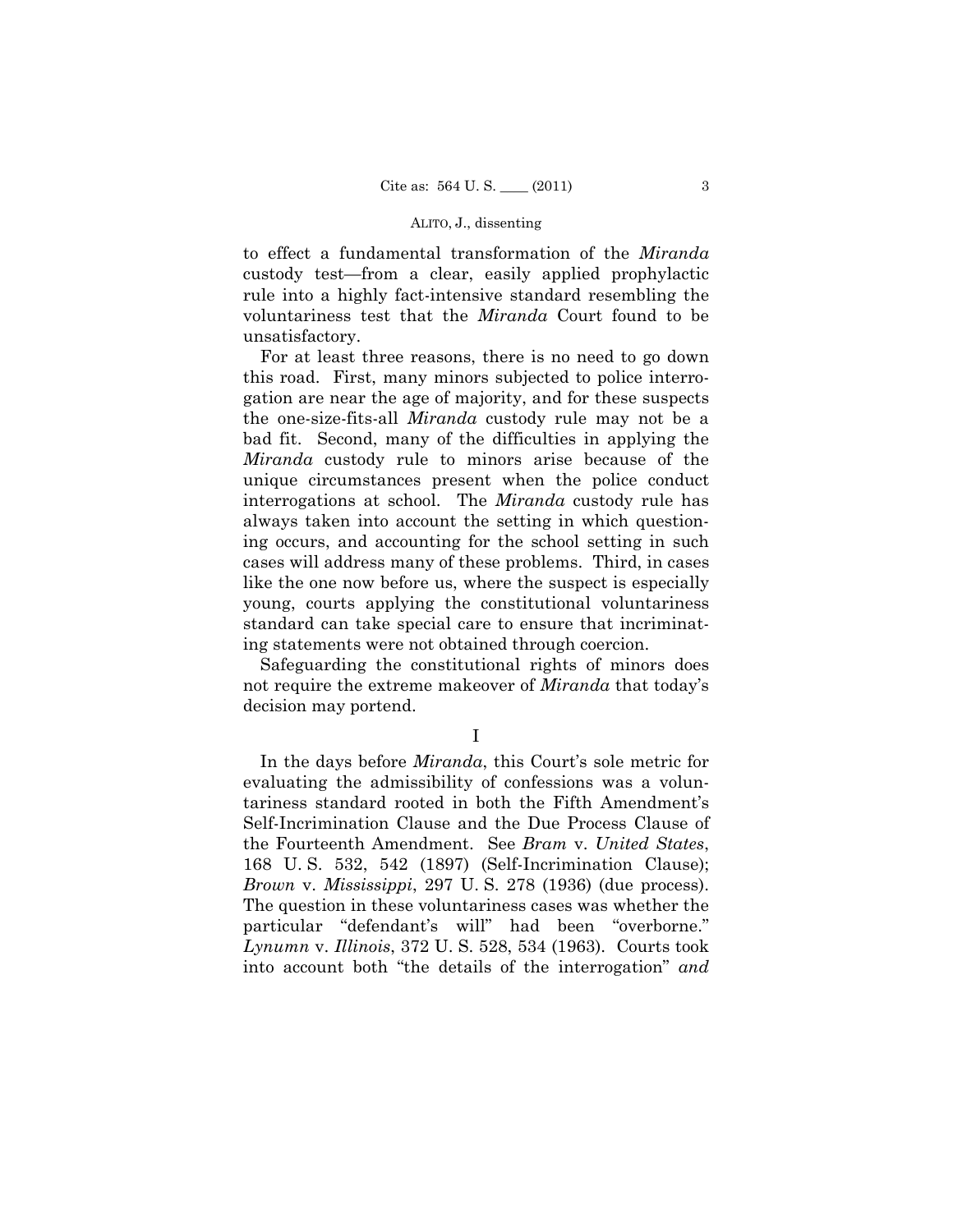"the characteristics of the accused," *Schneckloth* v. *Bustamonte*, 412 U.S. 218, 226 (1973), and then "weigh[ed] ... the circumstances of pressure against the power of resistance of the person confessing." *Stein* v. *New York*, 346 U. S. 156, 185 (1953).

All manner of individualized, personal characteristics were relevant in this voluntariness inquiry. Among the most frequently mentioned factors were the defendant's education, physical condition, intelligence, and mental health. *Withrow* v. *Williams*, 507 U. S. 680, 693 (1993); see *Clewis* v. *Texas*, 386 U. S. 707, 712 (1967) ("only a fifth-grade education"); *Greenwald* v. *Wisconsin*, 390 U. S. 519, 520–521 (1968) *(per curiam)* (had not taken bloodpressure medication); *Payne* v. *Arkansas*, 356 U. S. 560, 562, n. 4, 567 (1958) ("mentally dull" and "'slow to learn'"); *Fikes* v. *Alabama*, 352 U. S. 191, 193, 196, 198 (1957) ("low mentality, if not mentally ill"). The suspect's age also received prominent attention in several cases, *e.g.*, *Gallegos* v. *Colorado*, 370 U. S. 49, 54 (1962), especially when the suspect was a "mere child." *Haley* v. *Ohio*, 332 U. S. 596, 599 (1948) (plurality opinion). The weight assigned to any one consideration varied from case to case. But all of these factors, along with anything else that might have affected the "individual's . . . capacity for effective choice," were relevant in determining whether the confession was coerced or compelled. See *Miranda*  v. *Arizona,* 384 U. S. 436, 506–507 (1966) (Harlan, J., dissenting).

The all-encompassing nature of the voluntariness inquiry had its benefits. It allowed courts to accommodate a "complex of values," *Schneckloth*, *supra*, at 223, 224, and to make a careful, highly individualized determination as to whether the police had wrung "a confession out of [the] accused against his will." *Blackburn* v. *Alabama*, 361 U. S. 199, 206–207 (1960). But with this flexibility came a decrease in both certainty and predictability, and the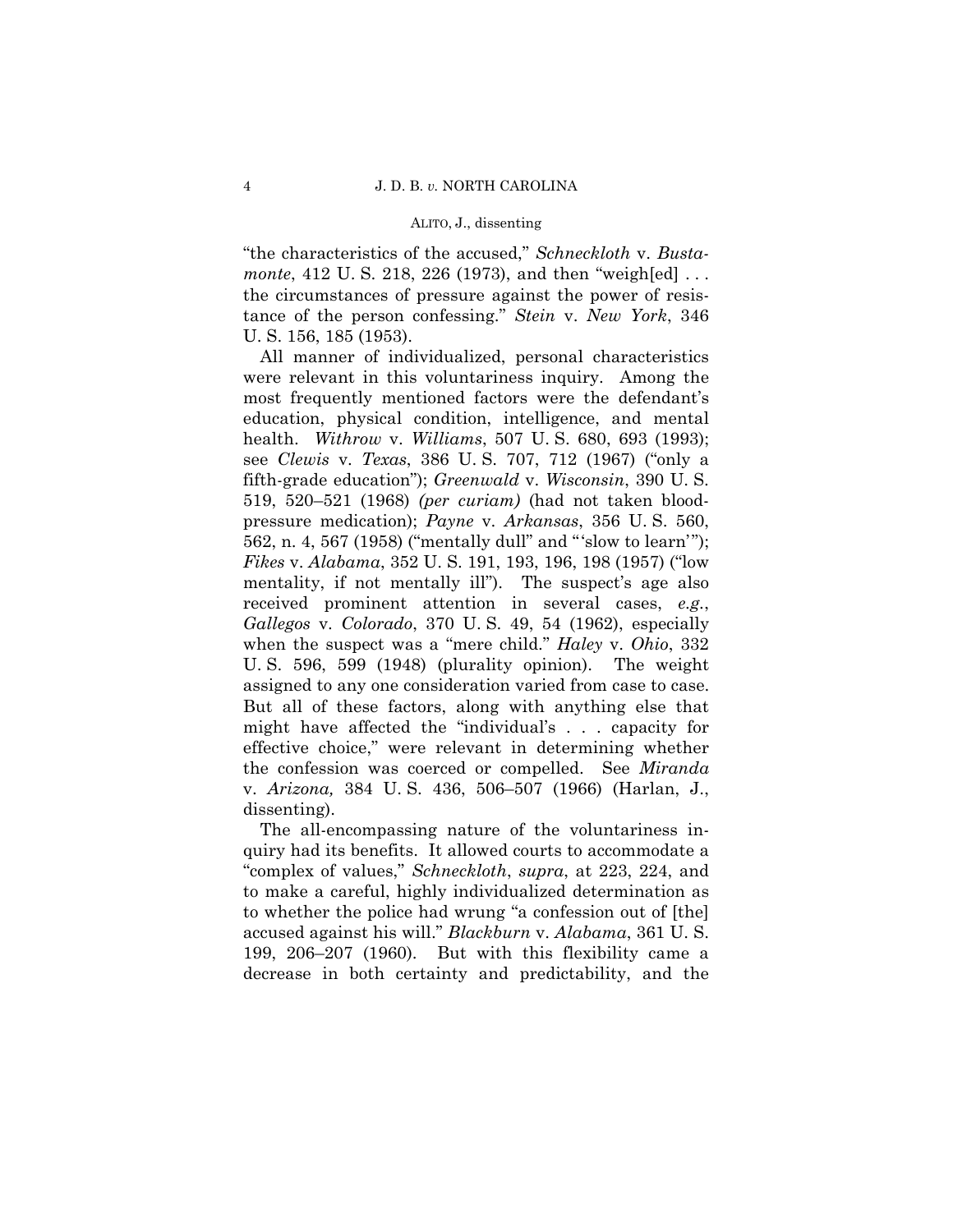voluntariness standard proved difficult "for law enforcement officers to conform to, and for courts to apply in a consistent manner." *Dickerson* v. *United States*, 530 U. S. 428, 444 (2000).

In *Miranda*, the Court supplemented the voluntariness inquiry with a "set of prophylactic measures" designed to ward off the "'inherently compelling pressures' of custodial interrogation." See *Maryland* v. *Shatzer*, 559 U. S. \_\_, \_\_ (2010) (slip op., at 4) (quoting *Miranda*, 384 U. S., at 467). *Miranda* greatly simplified matters by requiring police to give suspects standard warnings before commencing any custodial interrogation. See *id.,* at 479. Its requirements are no doubt "rigid," see *Fare* v. *Michael C.*, 439 U. S. 1310, 1314 (1978) (Rehnquist, J., in chambers), and they often require courts to suppress "trustworthy and highly probative" statements that may be perfectly "voluntary under [a] traditional Fifth Amendment analysis." *Fare* v. *Michael C.*, 442 U. S. 707, 718 (1979). But with this rigidity comes increased clarity. *Miranda* provides "a workable rule to guide police officers," *New York* v. *Quarles*, 467 U. S. 649, 658 (1984) (internal quotation marks omitted), and an administrable standard for the courts. As has often been recognized, this gain in clarity and administrability is one of *Miranda*'s "principal advantages." *Berkemer* v. *McCarty*, 468 U. S. 420, 430 (1984); see also *Missouri* v. *Seibert*, 542 U. S. 600, 622 (2004) (KENNEDY, J., concurring in judgment).

No less than other facets of *Miranda*, the threshold requirement that the suspect be in "custody" is "designed to give clear guidance to the police." *Yarborough* v. *Alvarado*, 541 U. S. 652, 668, 669 (2004). Custody under *Miranda* attaches where there is a "formal arrest" or a "restraint on freedom of movement" akin to formal arrest. *California* v. *Beheler*, 463 U. S. 1121, 1125 (1983) *(per curiam)* (internal quotation marks omitted)*.* This standard is "objective" and turns on how a hypothetical "rea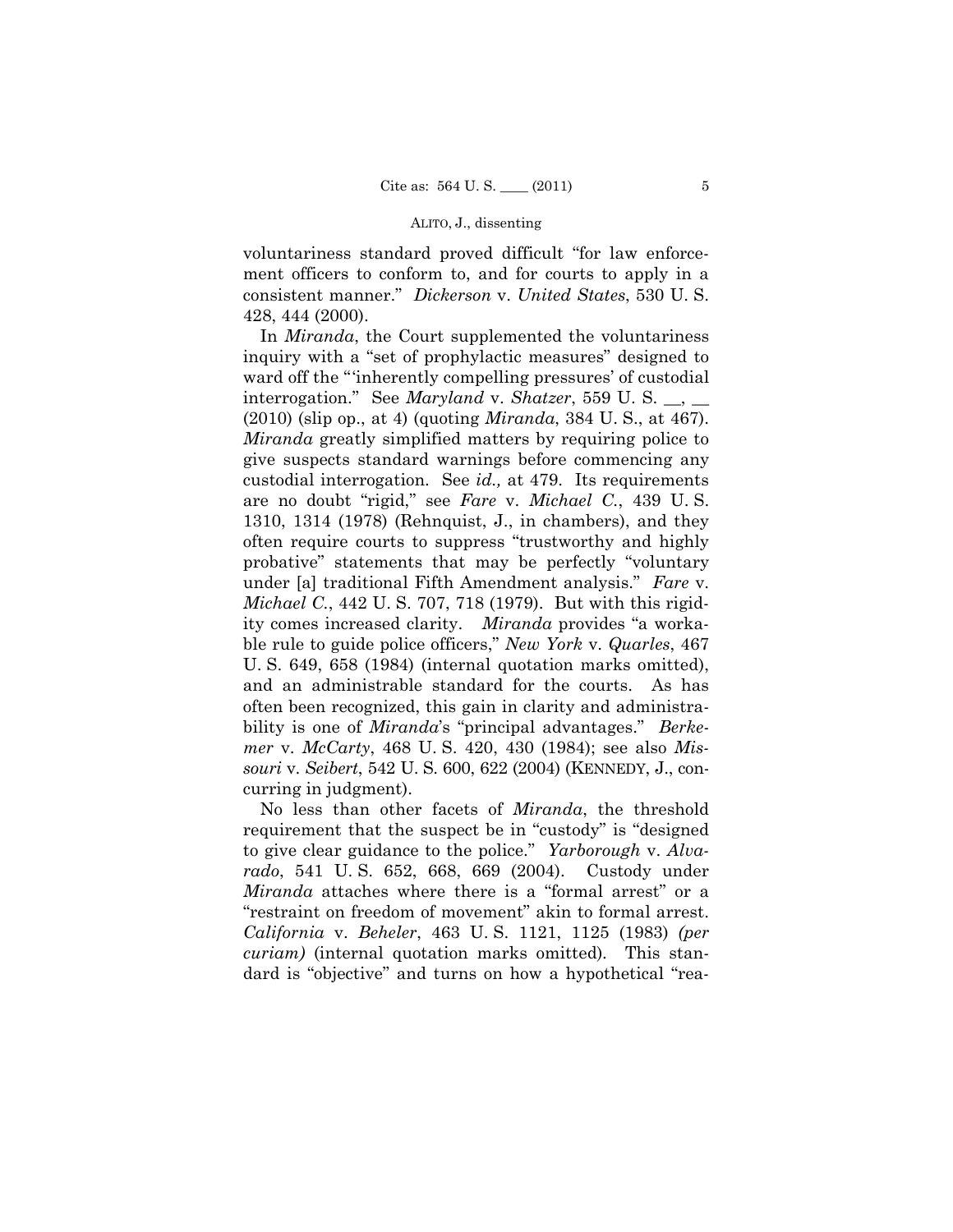sonable person in the position of the individual being questioned would gauge the breadth of his or her freedom of action." *Stansbury* v. *California*, 511 U. S. 318, 322– 323, 325 (1994) *(per curiam)* (internal quotation marks omitted).

Until today, the Court's cases applying this test have focused solely on the "objective circumstances of the interrogation," *id.*, at 323, not the personal characteristics of the interrogated. *E.g.*, *Berkemer*, *supra*, at 442, and n. 35; but cf. *Schneckloth*, 412 U. S., at 226 (voluntariness inquiry requires consideration of "the details of the interrogation" *and* "the characteristics of the accused"). Relevant factors have included such things as where the questioning occurred,<sup>2</sup> how long it lasted,<sup>3</sup> what was said,<sup>4</sup> any physical restraints placed on the suspect's movement,5 and whether the suspect was allowed to leave when the questioning was through.6 The totality of *these*  circumstances—the external circumstances, that is, of the interrogation itself—is what has mattered in this Court's cases. Personal characteristics of suspects have consistently been rejected or ignored as irrelevant under a onesize-fits-all reasonable-person standard. *Stansbury, supra,* at 323 ("[C]ustody depends on the objective circumstances of the interrogation, not on the subjective views harbored by either the interrogating officers or the person being questioned").

For example, in *Berkemer* v. *McCarty, supra*, police officers conducting a traffic stop questioned a man who had been drinking and smoking marijuana before he was pulled over. *Id.,* at 423. Although the suspect's inebria

<sup>&</sup>lt;sup>2</sup> Maryland v. Shatzer, 559 U. S. \_\_\_, \_\_\_(2010) (slip op., at 13–16).<br>
<sup>3</sup> Berkemer v. McCarty, 468 U. S. 420, 437–438 (1984).<br>
<sup>4</sup> Oregon v. Mathiason, 429 U. S. 492, 495 (1977) (per curiam).<br>
<sup>5</sup> New York v. Quarles,

*riam)*.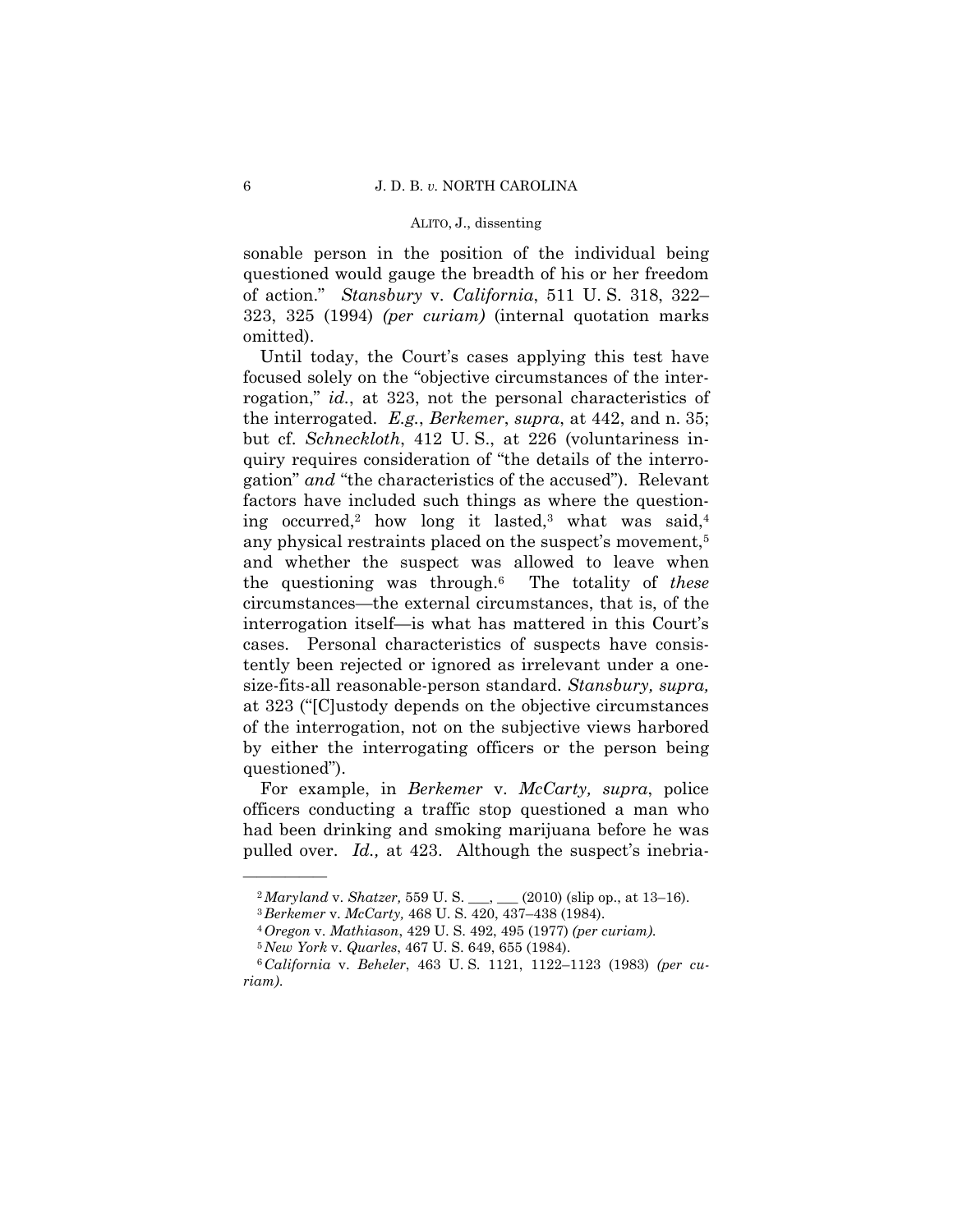tion was readily apparent to the officers at the scene, *ibid.*, the Court's analysis did not advert to this or any other individualized consideration. Instead, the Court focused only on the external circumstances of the interrogation itself. The opinion concluded that a typical "traffic stop" is akin to a "*Terry* stop"7 and does not qualify as the equivalent of "formal arrest." *Id.*, at 439.

*California* v. *Beheler*, *supra*, is another useful example. There, the circumstances of the interrogation were "remarkably similar" to the facts of the Court's earlier decision in *Oregon* v. *Mathiason*, 429 U. S. 492 (1977) *(per curiam)*—the suspect was "not placed under arrest," he "voluntarily [came] to the police station," and he was "allowed to leave unhindered by police after a brief interview." 463 U. S., at 1123, 1121. A California court in *Beheler* had nonetheless distinguished *Mathiason* because the police knew that Beheler "had been drinking earlier in the day" and was "emotionally distraught." 463 U. S., at 1124–1125. In a summary reversal, this Court explained that the fact "[t]hat the police knew more" personal information about Beheler than they did about Mathiason was "irrelevant." *Id.*, at 1125. Neither one of them was in custody under the objective reasonable-person standard. *Ibid*.*;* see also *Alvarado*, *supra,* at 668, 669 (experience with law enforcement irrelevant to *Miranda* custody analysis "as a *de novo* matter").8

The glaring absence of reliance on personal characteris

<sup>&</sup>lt;sup>7</sup>See *Terry* v. *Ohio*, 392 U. S. 1 (1968).<br><sup>8</sup>The Court claims that "[n]ot once" have any of our cases "excluded" from the custody analysis a circumstance that we determined was relevant and objective, simply to make the fault line between custodial and noncustodial 'brighter.'" Ante, at 17. Surely this is incorrect. The very act of adopting a reasonable-person test necessarily excludes all sorts of "relevant and objective" circumstances—for example, all the objective circumstances of a suspect's life history—that might otherwise bear on a custody determination.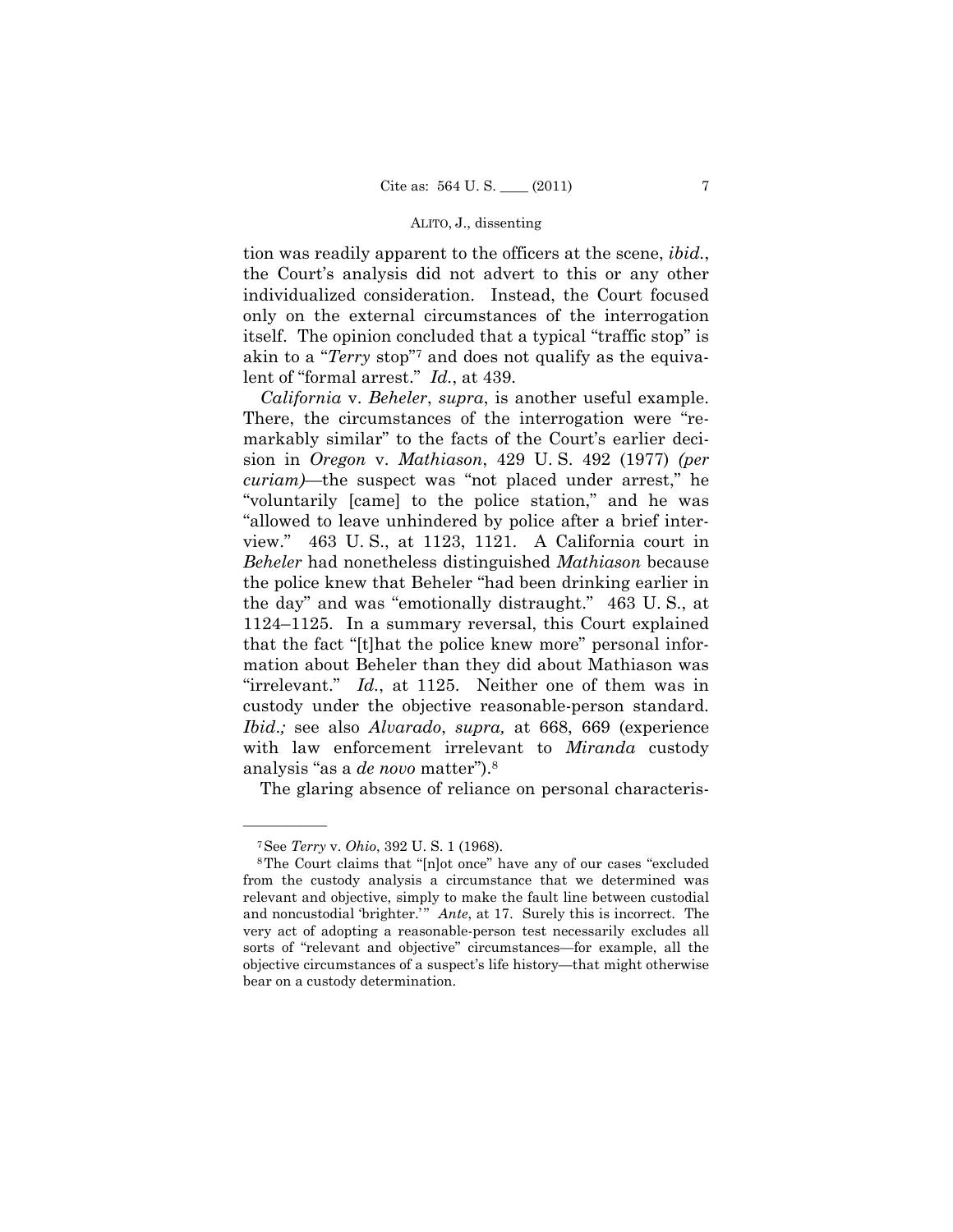tics in these and other custody cases should come as no surprise. To account for such individualized considerations would be to contradict *Miranda*'s central premise. The *Miranda* Court's decision to adopt its inflexible prophylactic requirements was expressly based on the notion that "[a]ssessments of the knowledge the defendant possessed, based on information as to his age, education, intelligence, or prior contact with authorities, can never be more than speculation." 384 U. S., at 468–469.

II

In light of this established practice, there is no denying that, by incorporating age into its analysis, the Court is embarking on a new expansion of the established custody standard. And since *Miranda* is this Court's rule, "not a constitutional command," it is up to the Court "to justify its expansion." Cf. *Arizona* v. *Roberson*, 486 U. S. 675, 688 (1988) (KENNEDY, J., dissenting). This the Court fails to do.

In its present form, *Miranda*'s prophylactic regime already imposes "high cost[s]" by requiring suppression of confessions that are often "highly probative" and "voluntary" by any traditional standard. *Oregon* v. *Elstad*, 470 U. S. 298, 312 (1985); see *Dickerson,* 530 U. S., at 444 (under *Miranda* "statements which may be by no means involuntary, made by a defendant who is aware of his 'rights,' may nonetheless be excluded and a guilty defendant go free as a result"). Nonetheless, a "core virtue" of *Miranda* has been the clarity and precision of its guidance to "police and courts." *Withrow* v. *Williams*, 507 U. S. 680, 694 (1993) (internal quotation marks omitted); see *Moran,*  475 U. S., at 425 ("[O]ne of the principal advantages of *Miranda* is the ease and clarity of its application" (internal quotation marks omitted)). This increased clarity "has been thought to outweigh the burdens" that *Miranda*  imposes. *Fare*, 442 U. S., at 718. The Court has, however,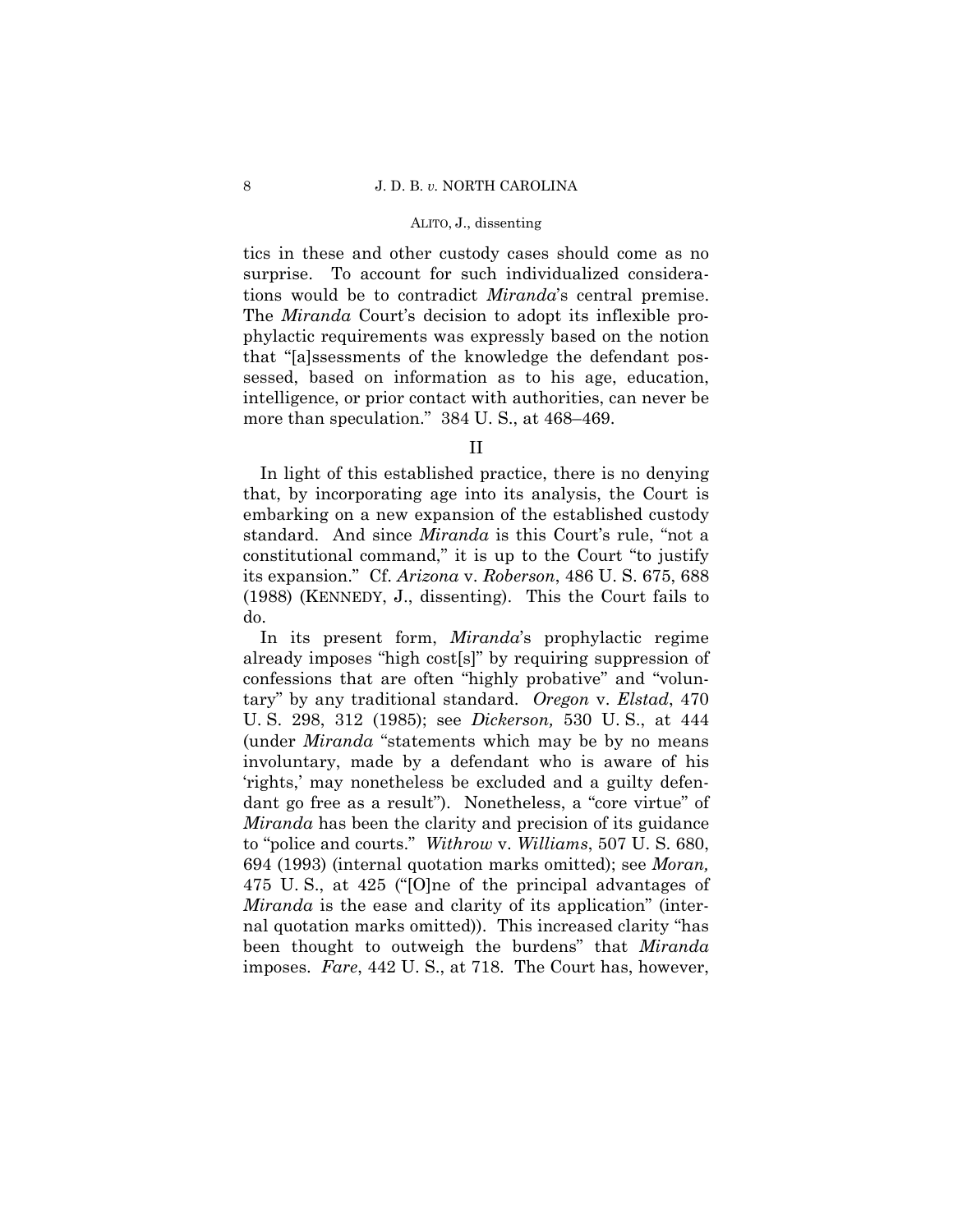repeatedly cautioned against upsetting the careful "balance" that *Miranda* struck, *Moran, supra,* at 424, and it has "refused to sanction attempts to expand [the] *Miranda*  holding" in ways that would reduce its "clarity." See *Quarles*, 467 U. S., at 658 (citing cases). Given this practice, there should be a "strong presumption" against the Court's new departure from the established custody test. See *United States* v. *Patane*, 542 U. S. 630, 640 (2004) (plurality opinion). In my judgment, that presumption cannot be overcome here.

A

The Court's rationale for importing age into the custody standard is that minors tend to lack adults' "capacity to exercise mature judgment" and that failing to account for that "reality" will leave some minors unprotected under *Miranda* in situations where they perceive themselves to be confined. See *ante*, at 10, 8. I do not dispute that many suspects who are under 18 will be more susceptible to police pressure than the average adult. As the Court notes, our pre-*Miranda* cases were particularly attuned to this "reality" in applying the constitutional requirement of voluntariness in fact. *Ante,* at 9 (relying on *Haley,* 332 U. S., at 599 (plurality opinion), and *Gallegos*, 370 U. S., at 54). It is no less a "reality," however, that many persons *over* the age of 18 are also more susceptible to police pressure than the hypothetical reasonable person. See *Payne,* 356 U. S., at 567 (fact that defendant was a "mentally dull 19-year-old youth" relevant in voluntariness inquiry). Yet the *Miranda* custody standard has never accounted for the personal characteristics of these or any other individual defendants.

Indeed, it has always been the case under *Miranda* that the unusually meek or compliant are subject to the same fixed rules, including the same custody requirement, as those who are unusually resistant to police pressure.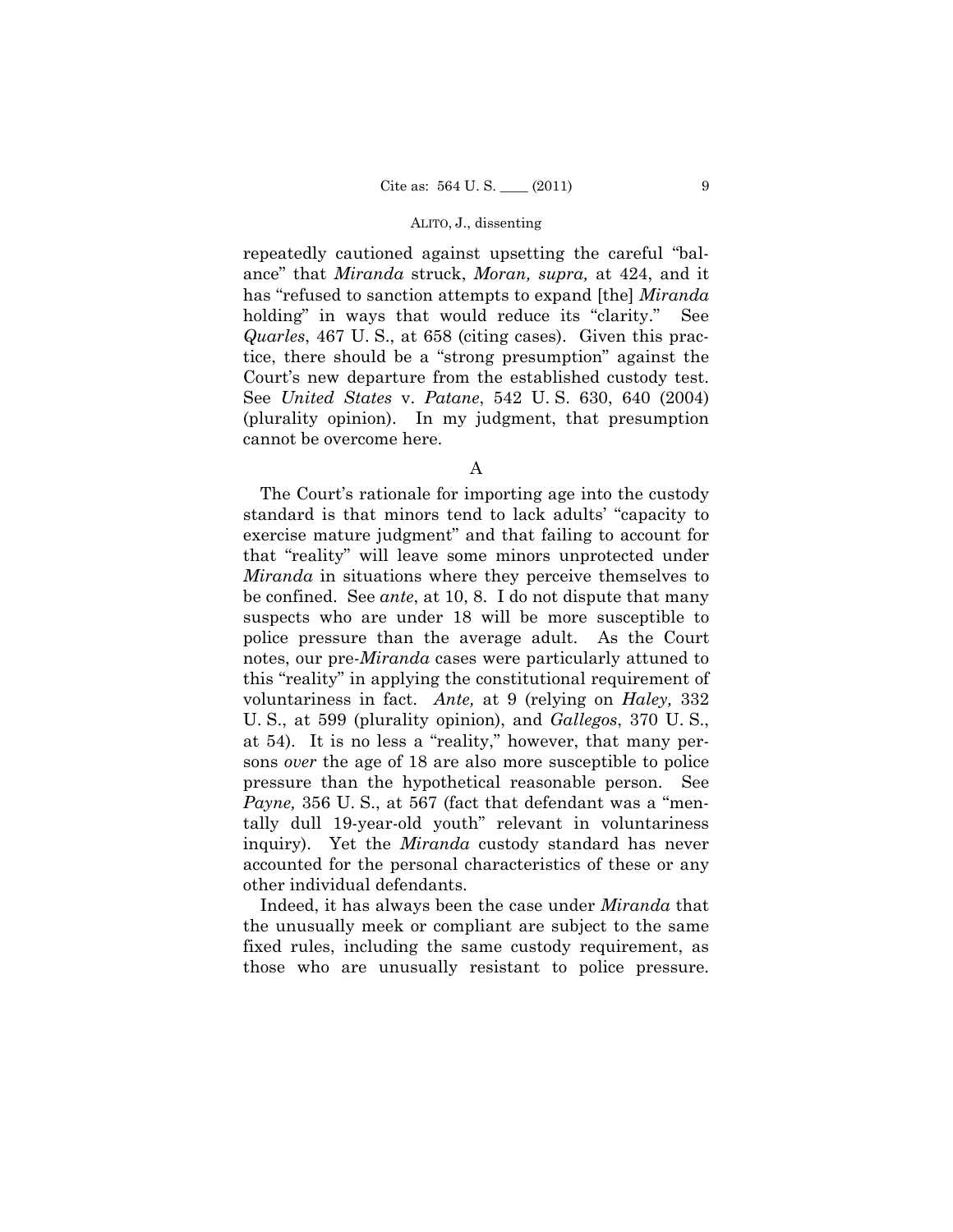*Berkemer*, 468 U. S., at 442, and n. 35 ("[O]nly relevant inquiry is how a reasonable man in the suspect's position would have understood his situation"). *Miranda*'s rigid standards are both overinclusive and underinclusive. They are overinclusive to the extent that they provide a windfall to the most hardened and savvy of suspects, who often have no need for *Miranda*'s protections. Compare *Miranda*, *supra*, at 471–472 ("[N]o amount of circumstantial evidence that the person may have been aware of" his rights can overcome *Miranda*'s requirements), with *Orozco*  v. *Texas*, 394 U. S. 324, 329 (1969) (White, J., dissenting) ("Where the defendant himself [w]as a lawyer, policeman, professional criminal, or otherwise has become aware of what his right to silence is, it is sheer fancy to assert that his answer to every question asked him is compelled unless he is advised of those rights with which he is already intimately familiar"). And *Miranda*'s requirements are underinclusive to the extent that they fail to account for "frailties," "idiosyncrasies," and other individualized considerations that might cause a person to bend more easily during a confrontation with the police. See *Alvarado*, 541 U. S., at 662 (internal quotation marks omitted). Members of this Court have seen this rigidity as a major weakness in *Miranda*'s "code of rules for confessions." See 384 U. S., at 504 (Harlan, J., dissenting); *Fare,* 439 U. S., at 1314 (Rehnquist, J., in chambers) ("[T]he rigidity of [*Miranda*'s] prophylactic rules was a principal weakness in the view of dissenters and critics outside the Court"). But if it is, then the weakness is an inescapable consequence of the *Miranda* Court's decision to supplement the more holistic voluntariness requirement with a one-sizefits-all prophylactic rule.

That is undoubtedly why this Court's *Miranda* cases have never before mentioned "the suspect's age" or any other individualized consideration in applying the custody standard. See *Alvarado*, *supra,* at 666. And unless the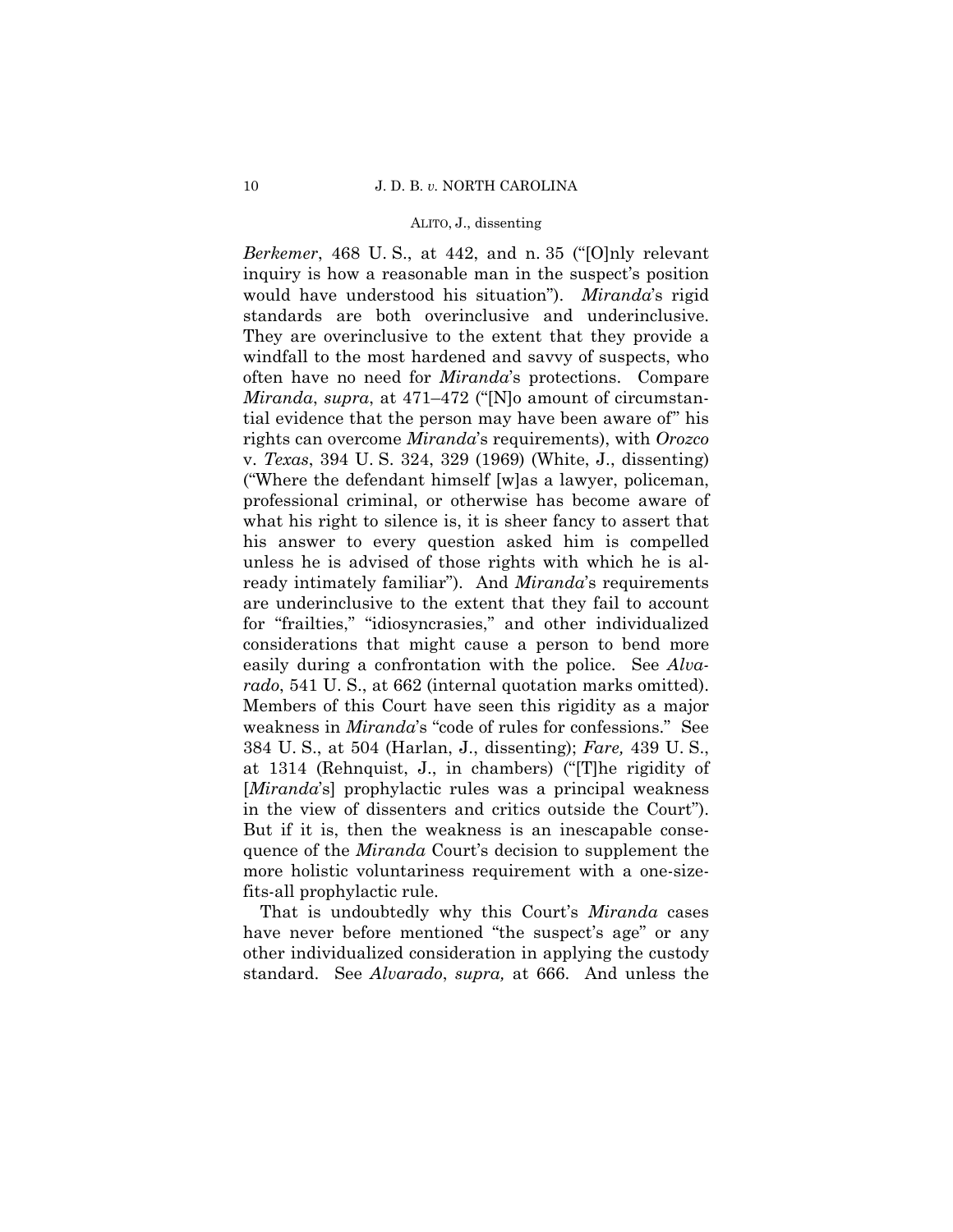*Miranda* custody rule is now to be radically transformed into one that takes into account the wide range of individual characteristics that are relevant in determining whether a confession is voluntary, the Court must shoulder the burden of explaining why age is different from these other personal characteristics.

Why, for example, is age different from intelligence? Suppose that an officer, upon going to a school to question a student, is told by the principal that the student has an I. Q. of 75 and is in a special-education class. Cf. *In re J. D. B.*, 363 N. C. 664, 666, 686 S. E. 2d 135, 136–137 (2009). Are those facts more or less important than the student's age in determining whether he or she "felt . . . at liberty to terminate the interrogation and leave"? See *Thompson* v. *Keohane*, 516 U. S. 99, 112 (1995). An I. Q. score, like age, is more than just a number. *Ante*, at 8 ("[A]ge is far 'more than a chronological fact'"). And an individual's intelligence can also yield "conclusions" similar to those "we have drawn ourselves" in cases far afield of *Miranda*. *Ante,* at 12. Compare *ibid.* (relying on *Eddings* v. *Oklahoma*, 455 U. S. 104 (1982), and *Roper* v. *Simmons*, 543 U. S. 551 (2005)), with *Smith* v. *Texas*, 543 U. S. 37, 44–45 (2004) *(per curiam)*.

How about the suspect's cultural background? Suppose the police learn (or should have learned, see *ante*, at 11) that a suspect they wish to question is a recent immigrant from a country in which dire consequences often befall any person who dares to attempt to cut short any meeting with the police.9 Is this really less relevant than the fact that a suspect is a month or so away from his 18th birthday?

The defendant's education is another personal charac

<sup>9</sup>Cf. *United States* v. *Chalan*, 812 F. 2d 1302, 1307 (CA10 1987) (rejecting claim that Native American suspect was "in custody" for *Miranda* purposes because, by custom, obedience to tribal authorities was "expected of all tribal members").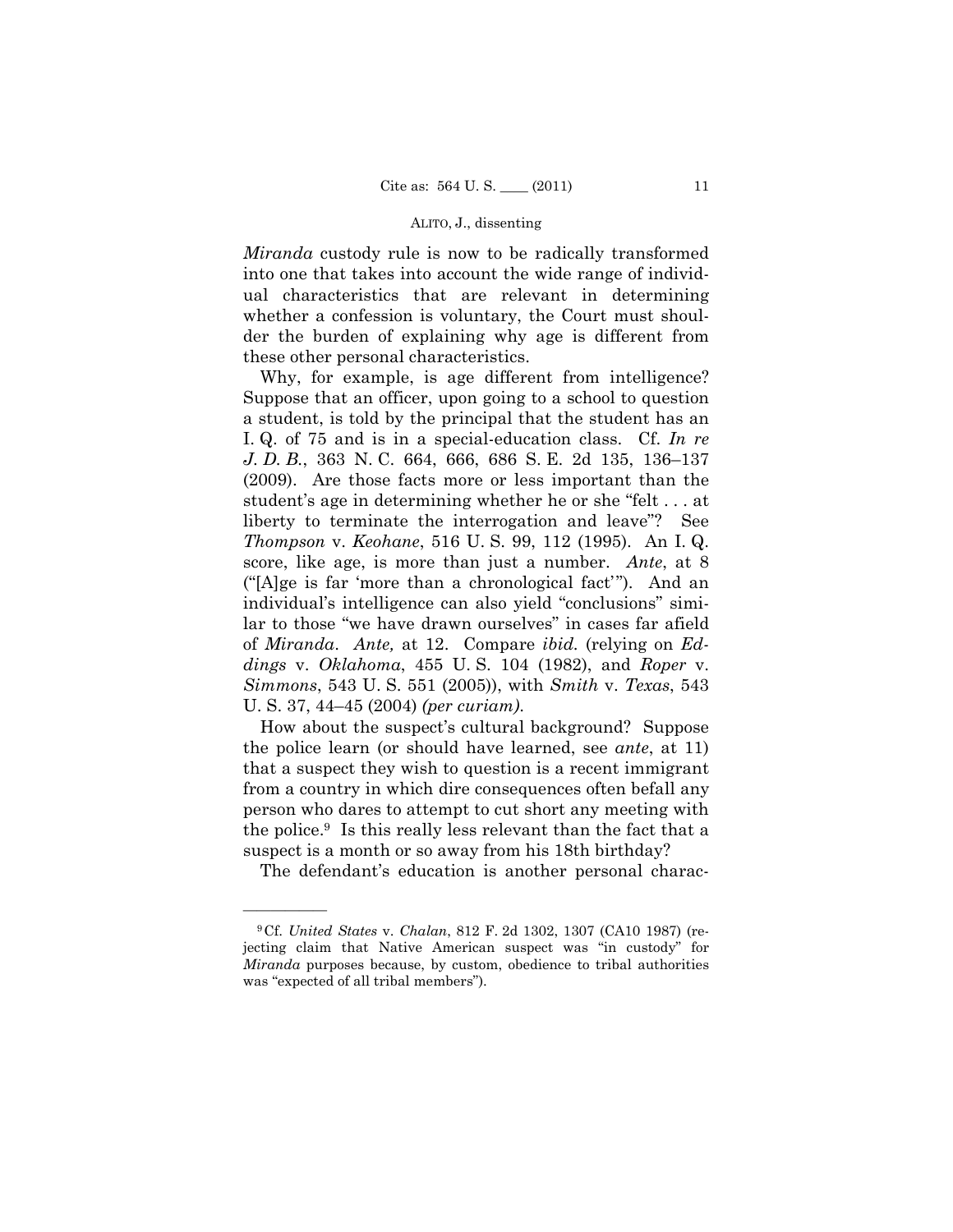teristic that may generate "conclusions about behavior and perception." *Ante*, at 9 (internal quotation marks omitted). Under today's decision, why should police officers and courts "blind themselves," *ante*, at 1, to the fact that a suspect has "only a fifth-grade education"? See *Clewis*, 386 U. S., at 712 (voluntariness case). Alternatively, what if the police know or should know that the suspect is "a college-educated man with law school training"? See *Crooker* v. *California*, 357 U. S. 433, 440 (1958), overruled by *Miranda*, *supra,* at 479, and n. 48. How are these individual considerations meaningfully different from age in their "relationship to a reasonable person's understanding of his freedom of action"? *Ante*, at 11. The Court proclaims that "[a] child's age . . . is different," *ante*, at 12, but the basis for this *ipse dixit* is dubious.

I have little doubt that today's decision will soon be cited by defendants—and perhaps by prosecutors as well—for the proposition that all manner of other individual characteristics should be treated like age and taken into account in the *Miranda* custody calculus. Indeed, there are already lower court decisions that take this approach. See *United States* v. *Beraun-Panez*, 812 F. 2d 578, 581, modified 830 F. 2d 127 (CA9 1987) ("reasonable person who was an alien"); *In re Jorge D.*, 202 Ariz. 277, 280, 43 P. 3d 605, 608 (App. 2002) (age, maturity, and experience); *State* v. *Doe,* 130 Idaho 811, 818, 948 P. 2d 166, 173 (1997) (same); *In re Joshua David C.,* 116 Md. App. 580, 594, 698 A. 2d 1155, 1162 (1997) ("education, age, and intelligence").

In time, the Court will have to confront these issues, and it will be faced with a difficult choice. It may choose to distinguish today's decision and adhere to the arbitrary proclamation that "age . . . is different." *Ante*, at 12. Or it may choose to extend today's holding and, in doing so, further undermine the very rationale for the *Miranda*  regime.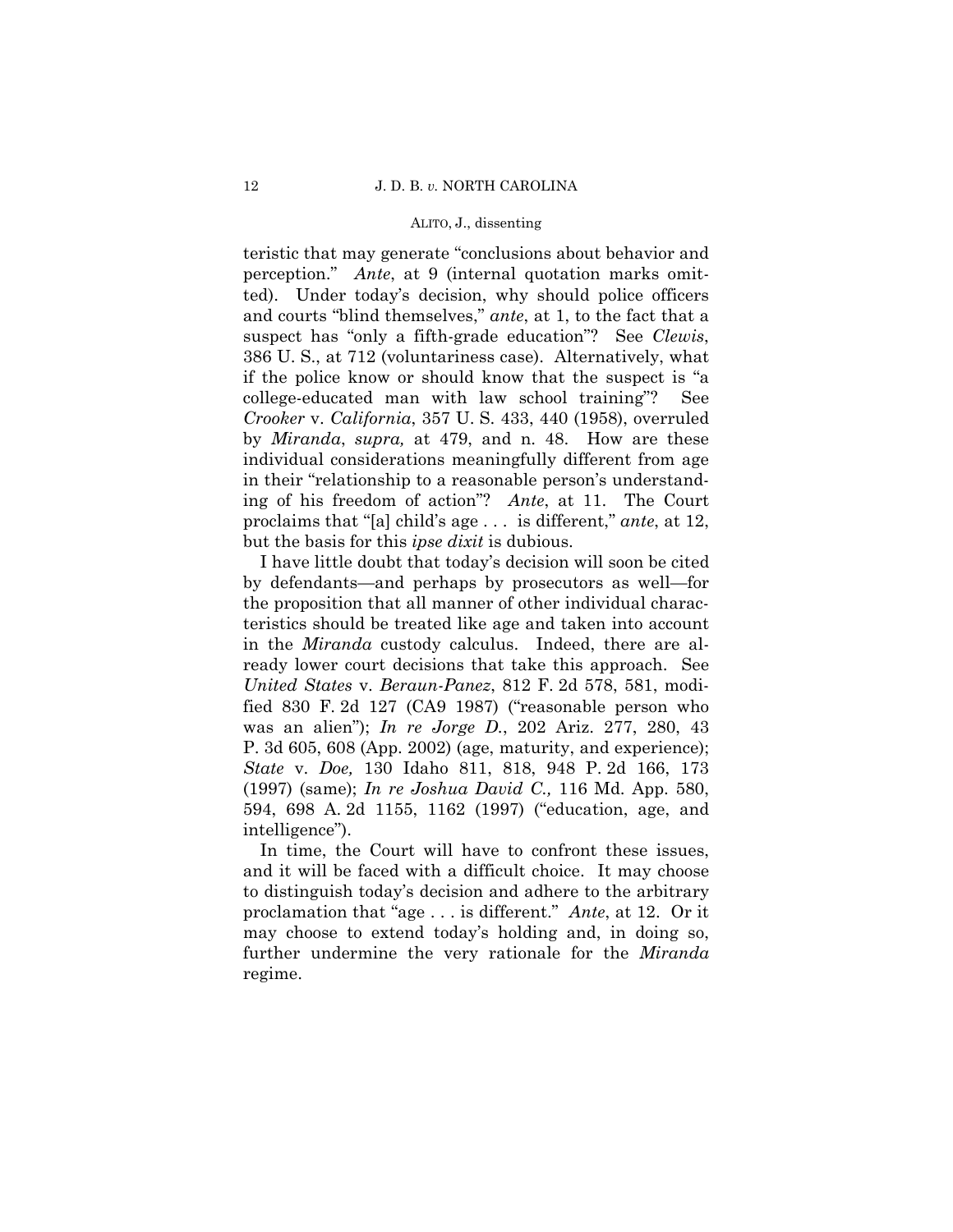# B

If the Court chooses the latter course, then a core virtue of *Miranda*—the "ease and clarity of its application"—will be lost. *Moran*, 475 U. S., at 425; see *Fare*, 442 U. S., at 718 (noting that the clarity of *Miranda*'s requirements "has been thought to outweigh the burdens that the decision . . . imposes"). However, even today's more limited departure from *Miranda*'s one-size-fits-all reasonableperson test will produce the very consequences that prompted the *Miranda* Court to abandon exclusive reliance on the voluntariness test in the first place: The Court's test will be hard for the police to follow, and it will be hard for judges to apply. See *Dickerson* v. *United States*, 530 U. S. 428, 444 (2000).

The Court holds that age must be taken into account when it "was known to the officer at the time of the interview," or when it "would have been objectively apparent" to a reasonable officer. *Ante*, at 11. The first half of this test overturns the rule that the "initial determination of custody" does not depend on the "subjective views harbored by . . . interrogating officers." *Stansbury,* 511 U. S., at 323. The second half will generate time-consuming satellite litigation over a reasonable officer's perceptions. When, as here, the interrogation takes place in school, the inquiry may be relatively simple. But not all police questioning of minors takes place in schools. In many cases, courts will presumably have to make findings as to whether a particular suspect had a sufficiently youthful look to alert a reasonable officer to the possibility that the suspect was under 18, or whether a reasonable officer would have recognized that a suspect's I. D. was a fake. The inquiry will be both "time-consuming and disruptive" for the police and the courts. See *Berkemer*, 468 U. S., at 432 (refusing to modify the custody test based on similar considerations). It will also be made all the more complicated by the fact that a suspect's dress and manner will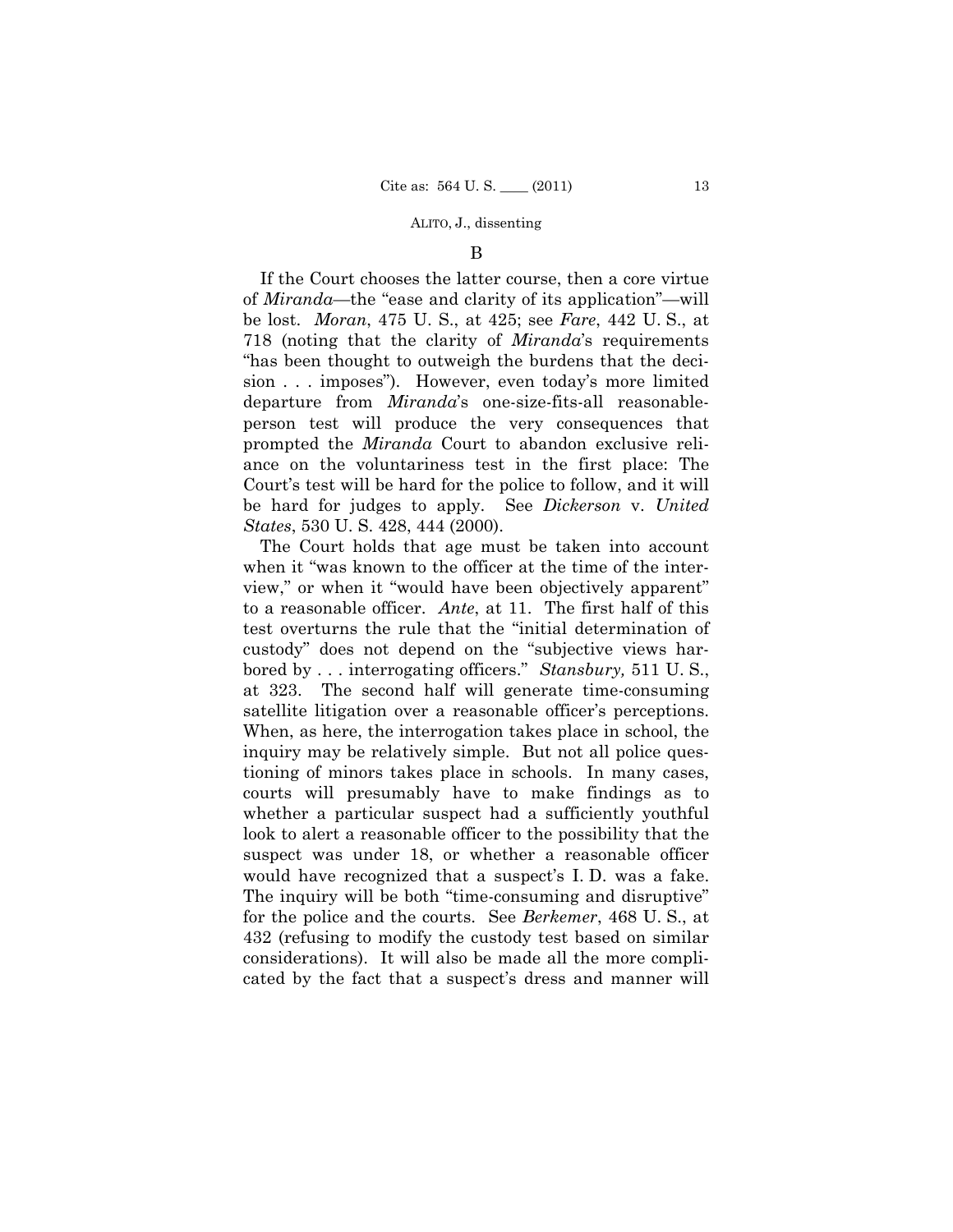often be different when the issue is litigated in court than it was at the time of the interrogation.

Even after courts clear this initial hurdle, further problems will likely emerge as judges attempt to put themselves in the shoes of the average 16-year-old, or 15-yearold, or 13-year-old, as the case may be. Consider, for example, a 60-year-old judge attempting to make a custody determination through the eyes of a hypothetical, average 15-year-old. Forty-five years of personal experience and societal change separate this judge from the days when he or she was 15 years old. And this judge may or may not have been an average 15-year-old. The Court's answer to these difficulties is to state that "no imaginative powers, knowledge of developmental psychology, [or] training in cognitive science" will be necessary. *Ante*, at 17. Judges "simply need the common sense," the Court assures, "to know that a 7-year-old is not a 13-year-old and neither is an adult." *Ante,* at 17. It is obvious, however, that application of the Court's new rule demands much more than this.

Take a fairly typical case in which today's holding may make a difference. A 16½-year-old moves to suppress incriminating statements made prior to the administration of *Miranda* warnings. The circumstances are such that, if the defendant were at least 18, the court would not find that he or she was in custody, but the defendant argues that a reasonable 16½-year-old would view the situation differently. The judge will not have the luxury of merely saying: "It is common sense that a 16½-year-old is not an 18-year-old. Motion granted." Rather, the judge will be required to determine whether the differences between a typical 16½-year-old and a typical 18-year-old with respect to susceptibility to the pressures of interrogation are sufficient to change the outcome of the custody determination. Today's opinion contains not a word of actual guidance as to how judges are supposed to go about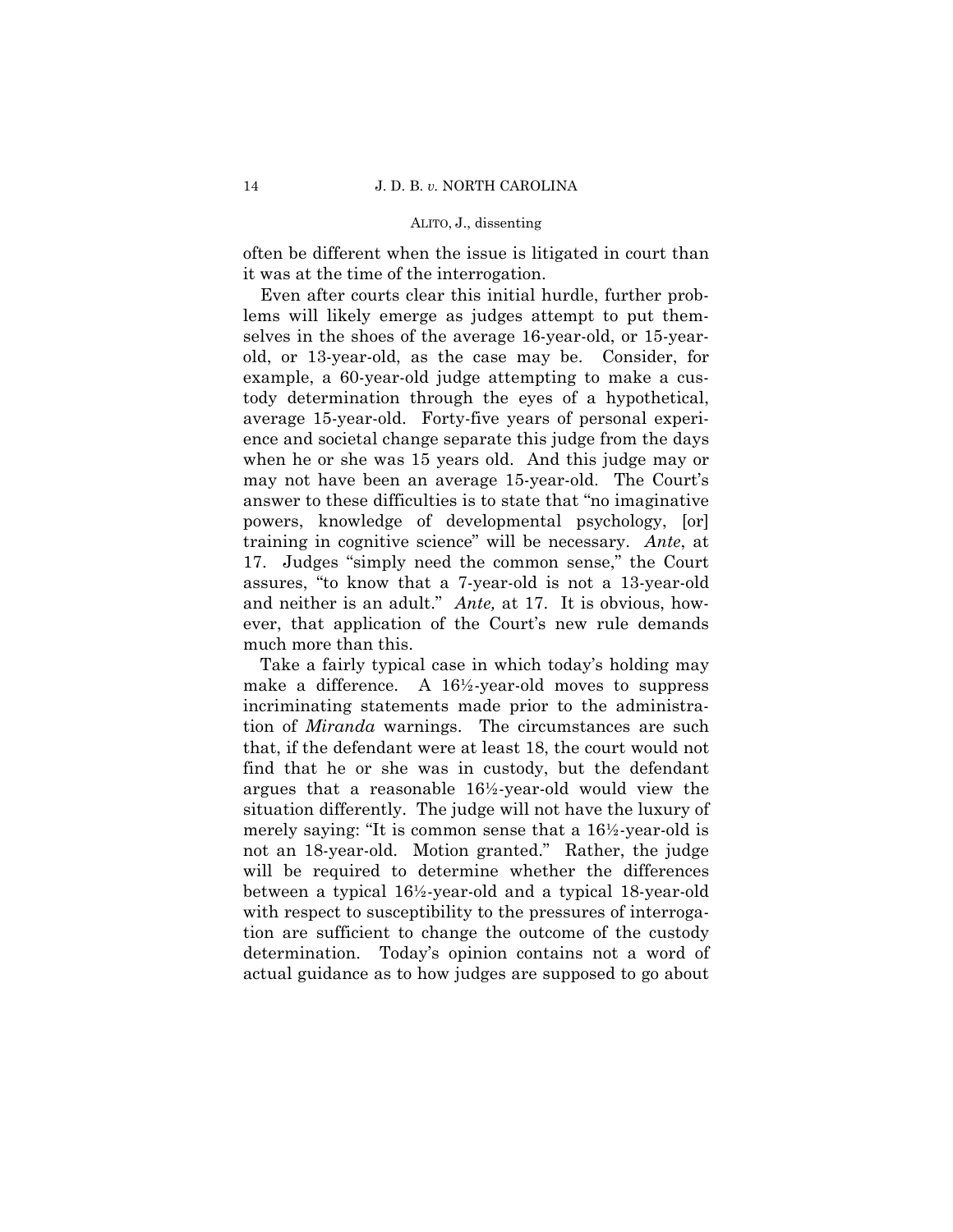making that determination.

# $\mathcal{C}$

Petitioner and the Court attempt to show that this task is not unmanageable by pointing out that age is taken into account in other legal contexts. In particular, the Court relies on the fact that the age of a defendant is a relevant factor under the reasonable-person standard applicable in negligence suits. *Ante*, at 11 (citing Restatement (Third) of Torts  $\S 10$ , Comment *b*, p. 117 (2005)). But negligence is generally a question for the jury, the members of which can draw on their varied experiences with persons of different ages. It also involves a *post hoc* determination, in the reflective atmosphere of a deliberation room, about whether the defendant conformed to a standard of care. The *Miranda* custody determination, by contrast, must be made in the first instance by police officers in the course of an investigation that may require quick decisionmaking. See *Quarles*, 467 U. S., at 658 (noting "the importance" under *Miranda* of providing "a workable rule 'to guide police officers, who have only limited time and expertise to reflect on and balance the social and individual interests involved in the specific circumstances they confront'"); *Alvarado*, 541 U. S., at 668, 669 ("[T]he custody inquiry states an objective rule designed to give clear guidance to the police").

Equally inapposite are the Eighth Amendment cases the Court cites in support of its new rule. *Ante*, at 9, 11, 12 (citing *Eddings,* 455 U. S. 104, *Roper,* 543 U. S. 551, and *Graham* v. *Florida*, 560 U. S. \_\_\_ (2010)). Those decisions involve the "judicial exercise of independent judgment" about the constitutionality of certain punishments. *E.g.*, *id.*, at \_\_\_ (slip op., at 16). Like the negligence standard, they do not require on-the-spot judgments by the police.

Nor do state laws affording extra protection for juveniles during custodial interrogation provide any support for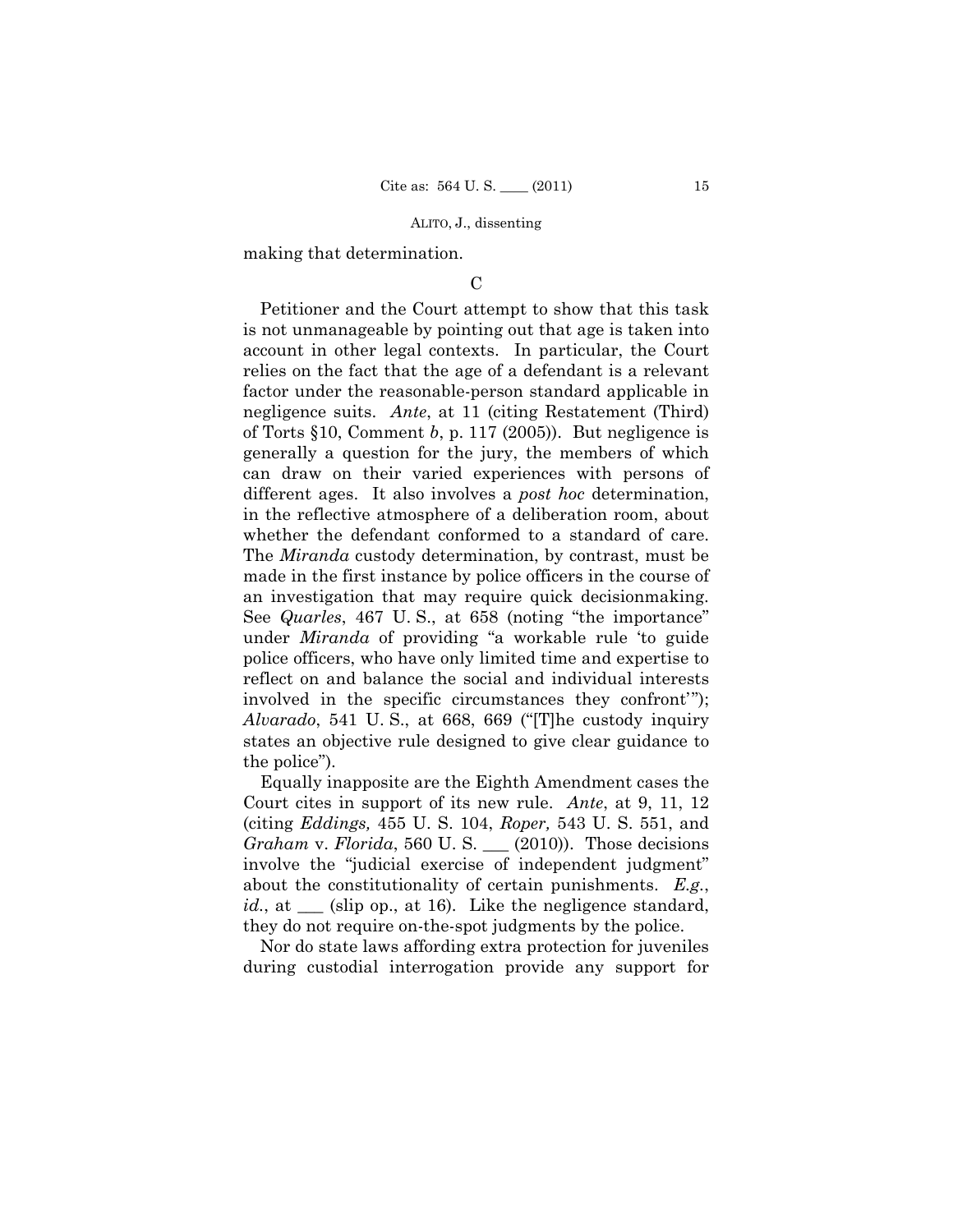petitioner's arguments. See Brief for Petitioner 16–17. States are free to enact additional restrictions on the police over and above those demanded by the Constitution or *Miranda*. In addition, these state statutes generally create clear, workable rules to guide police conduct. See Brief for Petitioner 16–17 (citing statutes that require or permit parents to be present during custodial interrogation of a minor, that require minors to be advised of a statutory right to communicate with a parent or guardian, and that require parental consent to custodial interrogation). Today's decision, by contrast, injects a new, complicating factor into what had been a clear, easily applied prophylactic rule. See *Alvarado*, *supra,* at 668–669.10

# III

The Court's decision greatly diminishes the clarity and administrability that have long been recognized as "principal advantages" of *Miranda*'s prophylactic requirements. See, *e.g.*, *Moran,* 475 U. S., at 425. But what is worse, the Court takes this step unnecessarily, as there are other, less disruptive tools available to ensure that minors are not coerced into confessing.

As an initial matter, the difficulties that the Court's standard introduces will likely yield little added protection

<sup>10</sup>The Court also relies on North Carolina's concession at oral argument that a court could take into account a suspect's blindness as a factor relevant to the *Miranda* custody determination. *Ante*, at 15, and n. 9. This is a far-fetched hypothetical, and neither the parties nor their *amici* cite any case in which such a problem has actually arisen. Presumably such a case would involve a situation in which a blind defendant was given "a typed document advising him that he [was] free to leave." See Brief for Juvenile Law Center as *Amicus Curiae* 23. In such a case, furnishing this advice in a form calculated to be unintelligible to the suspect would be tantamount to failing to provide the advice at all. And advice by the police that a suspect is or is not free to leave at will has always been regarded as a circumstance regarding the conditions of the interrogation that must be taken into account in making the *Miranda* custody determination.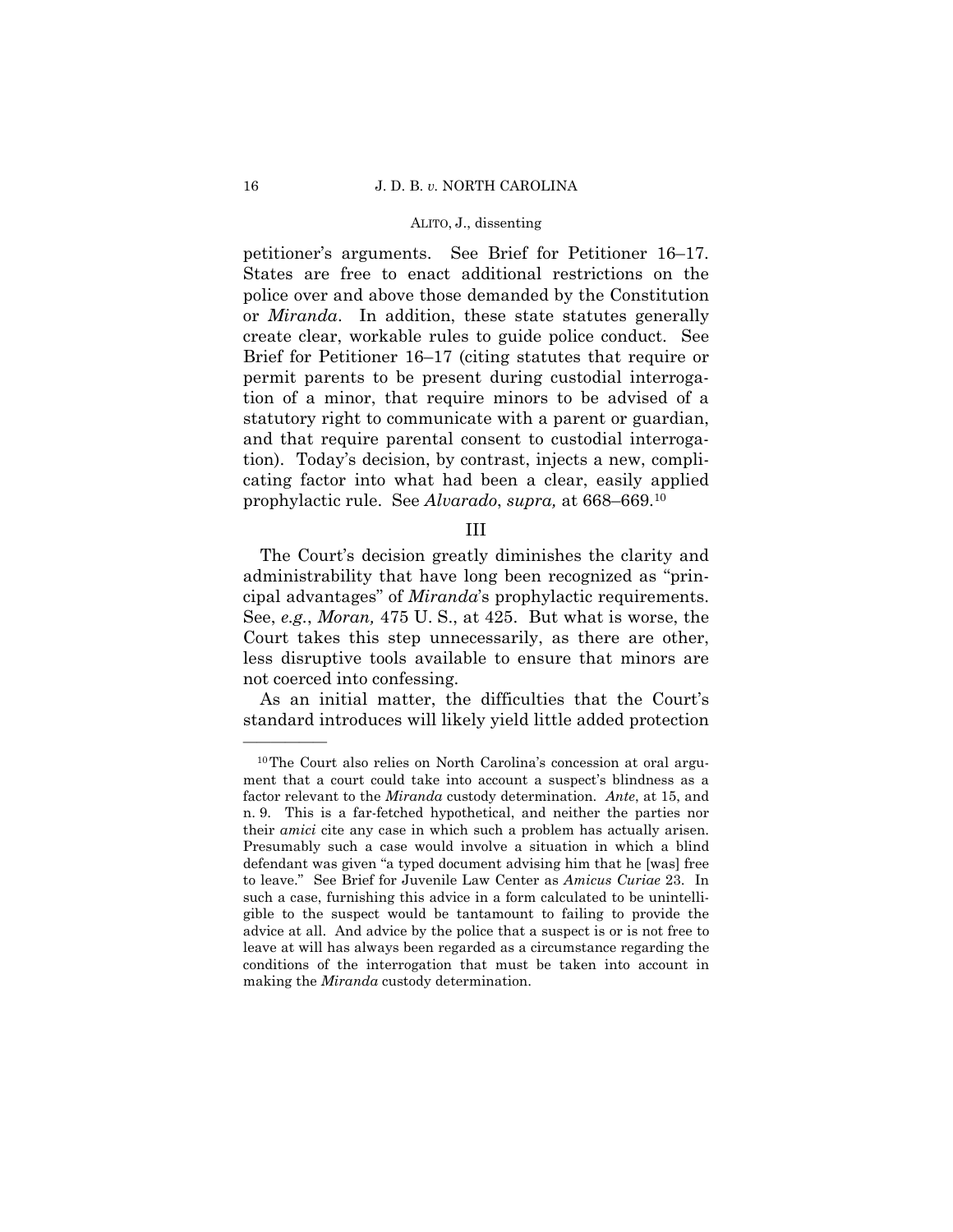for most juvenile defendants. Most juveniles who are subjected to police interrogation are teenagers nearing the age of majority.11 These defendants' reactions to police pressure are unlikely to be much different from the reaction of a typical 18-year-old in similar circumstances. A one-size-fits-all *Miranda* custody rule thus provides a roughly reasonable fit for these defendants.

In addition, many of the concerns that petitioner raises regarding the application of the *Miranda* custody rule to minors can be accommodated by considering the unique circumstances present when minors are questioned in school. See Brief for Petitioner 10–11 (reciting at length the factors petitioner believes to be relevant to the custody determination here, including the fact that petitioner was removed from class by a police officer, that the interview took place in a school conference room, and that a uniformed officer and a vice principal were present). The *Miranda* custody rule has always taken into account the setting in which questioning occurs, restrictions on a suspect's freedom of movement, and the presence of police officers or other authority figures. See *Alvarado*, *supra,* at 665; *Maryland* v. *Shatzer*, 559 U. S. \_\_\_, \_\_\_ (2010) (slip op., at 14). It can do so here as well.<sup>12</sup>

Finally, in cases like the one now before us, where the suspect is much younger than the typical juvenile defendant, courts should be instructed to take particular care to

<sup>11</sup>See Dept of Justice, Federal Bureau of Investigation, 2008 Crime in the United States (Sept. 2009), online at http://www2.fbi.gov/ ucr/cius2008/data/table\_38.html (all Internet materials as visited June 8, 2011, and available in Clerk of Court's case file) (indicating that less than 30% of juvenile arrests in the United States are of suspects who are under 15).<br><sup>12</sup>The Court thinks it would be "absur[d]" to consider the school set-

ting without accounting for age, *ante*, at 12, but the real absurdity is for the Court to require police officers to get inside the head of a reasonable minor while making the quick, on-the-spot determinations that *Miranda* demands.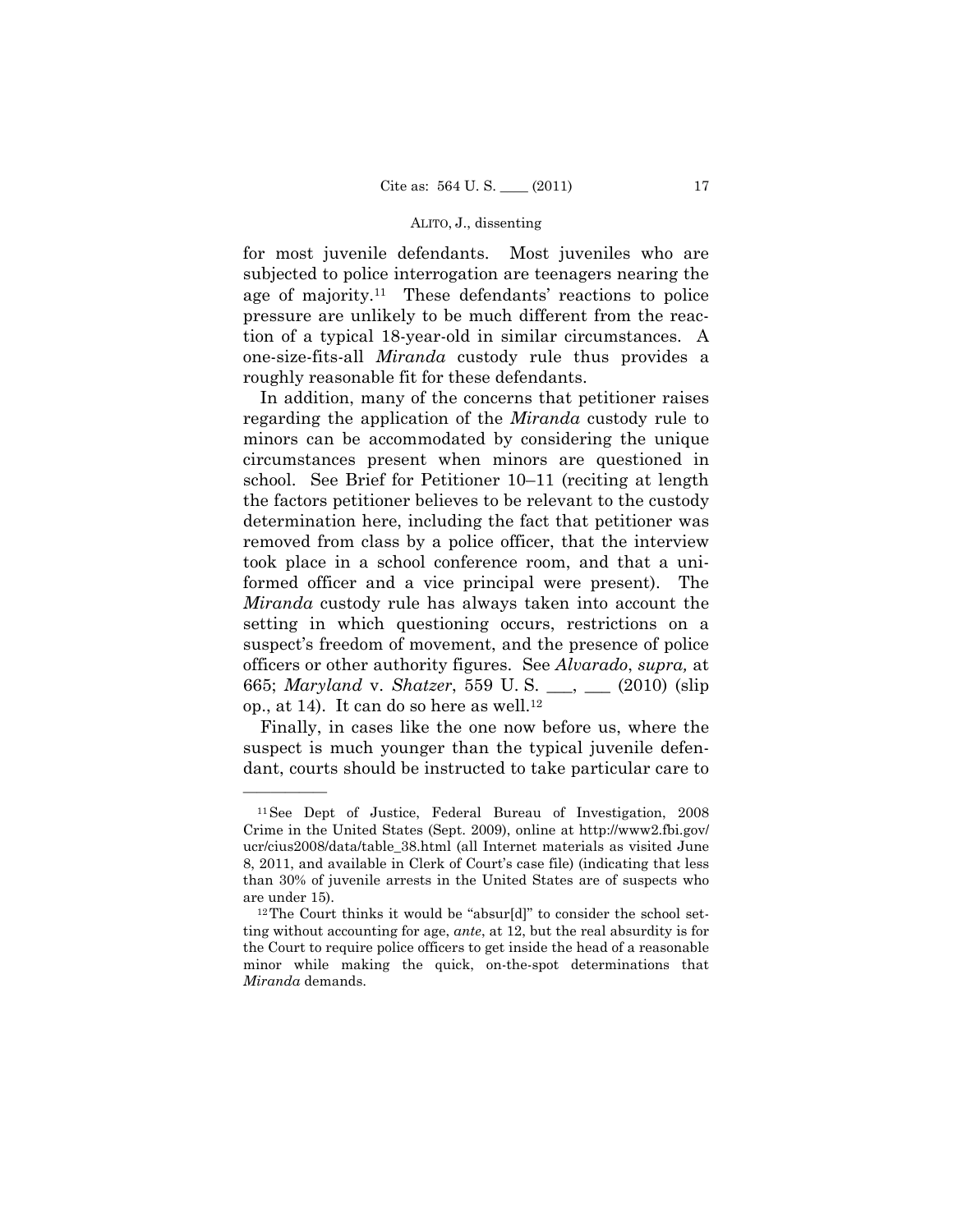ensure that incriminating statements were not obtained involuntarily. The voluntariness inquiry is flexible and accommodating by nature, see *Schneckloth,* 412 U. S., at 224, and the Court's precedents already make clear that "special care" must be exercised in applying the voluntariness test where the confession of a "mere child" is at issue. *Haley,* 332 U. S., at 599 (plurality opinion). If *Miranda*'s rigid, one-size-fits-all standards fail to account for the unique needs of juveniles, the response should be to rigorously apply the constitutional rule against coercion to ensure that the rights of minors are protected. There is no need to run *Miranda* off the rails.

\* \* \*

The Court rests its decision to inject personal characteristics into the *Miranda* custody inquiry on the principle that judges applying *Miranda* cannot "blind themselves to . . . commonsense reality." *Ante*, at 1, 8, 10–11, 14. But the Court's shift is fundamentally at odds with the clear prophylactic rules that *Miranda* has long enforced. *Miranda* frequently requires judges to blind themselves to the reality that many un-Mirandized custodial confessions are "by no means involuntary" or coerced. *Dickerson,* 530 U. S., at 444. It also requires police to provide a rote recitation of *Miranda* warnings that many suspects already know and could likely recite from memory.13 Under today's new, "reality"-based approach to the doctrine, perhaps these and other principles of our *Miranda* jurisprudence will, like the custody standard, now be ripe for

<sup>&</sup>lt;sup>13</sup> Surveys have shown that "[l]arge majorities" of the public are aware that "individuals arrested for a crime" have a right to "remai[n] silent  $(81\%)$ ," a right to "a lawyer  $(95\%)$ ," and a right to have a lawyer "appointed" if the arrestee "cannot afford one (88%)." See Belden, Russonello & Stewart, Developing a National Message for Indigent Defense: Analysis of National Survey 4 (Oct. 2001), online at http://www.nlada.org/ DMS/Documents/1211996548.53/Polling%20results%20report.pdf.